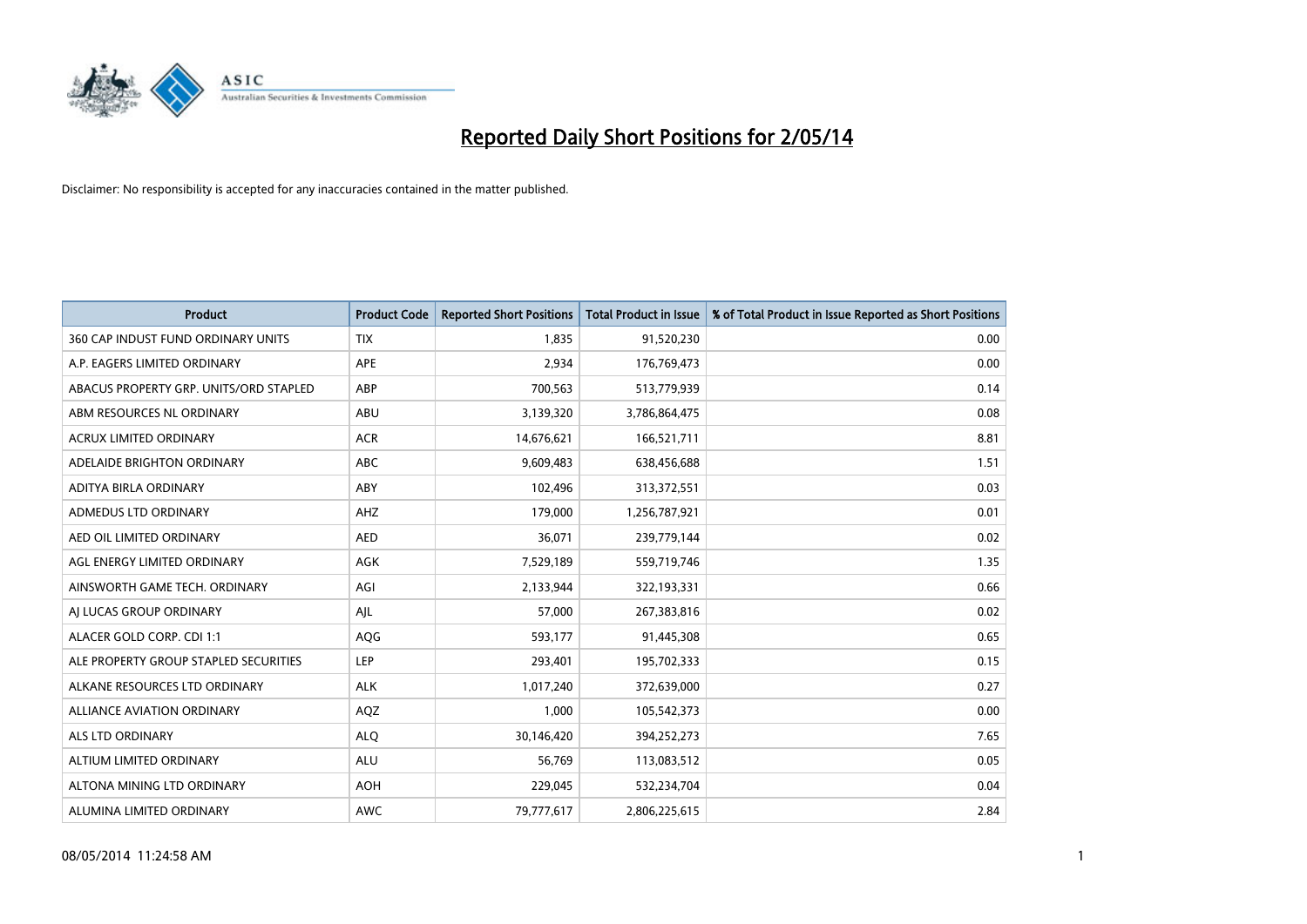

| <b>Product</b>                          | <b>Product Code</b> | <b>Reported Short Positions</b> | <b>Total Product in Issue</b> | % of Total Product in Issue Reported as Short Positions |
|-----------------------------------------|---------------------|---------------------------------|-------------------------------|---------------------------------------------------------|
| AMCOM TELECOMM, ORDINARY                | AMM                 | 1,129,214                       | 245,322,894                   | 0.46                                                    |
| AMCOR LIMITED ORDINARY                  | AMC                 | 3,077,132                       | 1,206,684,923                 | 0.26                                                    |
| AMP CAPITAL CHINA ORDINARY UNITS        | AGF                 | 19,460,000                      | 374,593,484                   | 5.19                                                    |
| AMP LIMITED ORDINARY                    | AMP                 | 43,264,359                      | 2,957,737,964                 | 1.46                                                    |
| ANATOLIA ENERGY LTD ORDINARY            | <b>AEK</b>          | 180,000                         | 234,741,169                   | 0.08                                                    |
| ANSELL LIMITED ORDINARY                 | <b>ANN</b>          | 4,700,415                       | 152,937,881                   | 3.07                                                    |
| ANTARES ENERGY LTD ORDINARY             | <b>AZZ</b>          | 454,277                         | 255,000,000                   | 0.18                                                    |
| ANZ BANKING GRP LTD ORDINARY            | ANZ                 | 9,165,363                       | 2,744,118,670                 | 0.33                                                    |
| APA GROUP STAPLED SECURITIES            | APA                 | 22,943,650                      | 835,750,807                   | 2.75                                                    |
| APN NEWS & MEDIA ORDINARY               | <b>APN</b>          | 624,725                         | 1,029,041,356                 | 0.06                                                    |
| AQUARIUS PLATINUM. ORDINARY             | AQP                 | 11,889,399                      | 488,103,453                   | 2.44                                                    |
| AQUARIUS PLATINUM. RIGHTS 07-MAY-14     | <b>AQPR</b>         | 5,558,248                       | 976,206,906                   | 0.57                                                    |
| AQUILA RESOURCES ORDINARY               | <b>AQA</b>          | 10,968,206                      | 411,804,442                   | 2.66                                                    |
| ARAFURA RESOURCE LTD ORDINARY           | <b>ARU</b>          | 2                               | 441,270,644                   | 0.00                                                    |
| ARB CORPORATION ORDINARY                | ARP                 | 1,433,416                       | 72,493,302                    | 1.98                                                    |
| ARDENT LEISURE GROUP STAPLED SECURITIES | AAD                 | 2,934,050                       | 405,055,708                   | 0.72                                                    |
| ARENA REIT. ORDINARY UNITS              | <b>ARF</b>          | 33,164                          | 211,495,653                   | 0.02                                                    |
| ARISTOCRAT LEISURE ORDINARY             | <b>ALL</b>          | 8,060,047                       | 551,418,047                   | 1.46                                                    |
| ARRIUM LTD ORDINARY                     | ARI                 | 32,966,608                      | 1,366,183,142                 | 2.41                                                    |
| ASCIANO LIMITED ORDINARY                | <b>AIO</b>          | 9,138,098                       | 975,385,664                   | 0.94                                                    |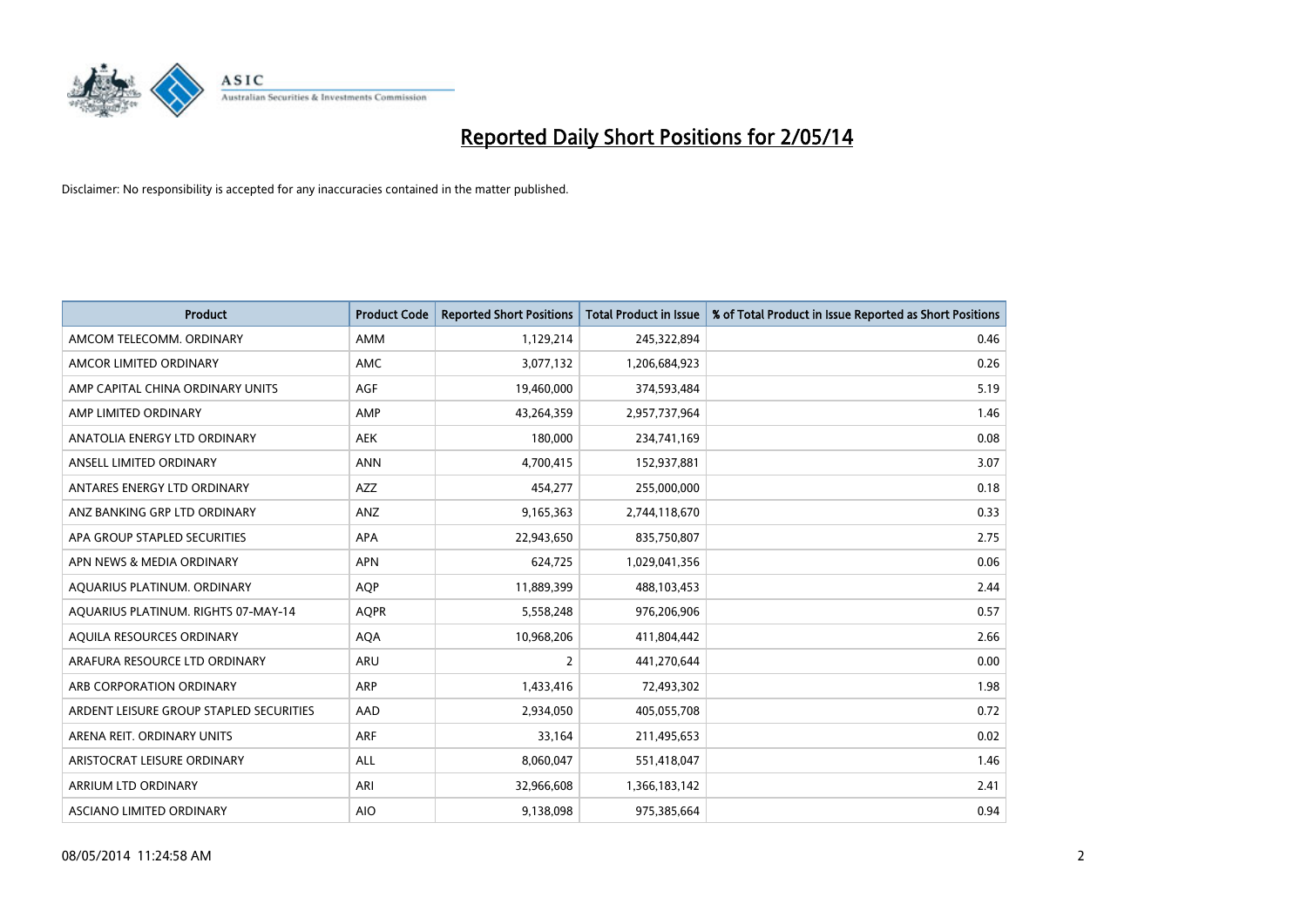

| <b>Product</b>                            | <b>Product Code</b> | <b>Reported Short Positions</b> | <b>Total Product in Issue</b> | % of Total Product in Issue Reported as Short Positions |
|-------------------------------------------|---------------------|---------------------------------|-------------------------------|---------------------------------------------------------|
| ASG GROUP LIMITED ORDINARY                | <b>ASZ</b>          | 568,838                         | 206,720,839                   | 0.28                                                    |
| ASPEN GROUP ORD/UNITS STAPLED             | APZ                 | 37,417                          | 119,946,366                   | 0.03                                                    |
| ASTRO JAP PROP GROUP STAPLED US PROHIBIT. | AJA                 | 46,939                          | 67,211,752                    | 0.07                                                    |
| ASX LIMITED ORDINARY                      | ASX                 | 4,716,987                       | 193,595,162                   | 2.44                                                    |
| ATLAS IRON LIMITED ORDINARY               | <b>AGO</b>          | 102,689,564                     | 915,496,158                   | 11.22                                                   |
| AUCKLAND INTERNATION ORDINARY             | <b>AIA</b>          | 3,706                           | 1,190,484,097                 | 0.00                                                    |
| AURIZON HOLDINGS LTD ORDINARY             | AZJ                 | 30,978,302                      | 2,137,284,503                 | 1.45                                                    |
| AURORA OIL & GAS ORDINARY                 | <b>AUT</b>          | 1,483,871                       | 448,785,778                   | 0.33                                                    |
| AUSDRILL LIMITED ORDINARY                 | <b>ASL</b>          | 27,244,231                      | 312,277,224                   | 8.72                                                    |
| AUSENCO LIMITED ORDINARY                  | AAX                 | 4,172,528                       | 168,449,799                   | 2.48                                                    |
| AUSTAL LIMITED ORDINARY                   | ASB                 | 310,668                         | 346, 379, 377                 | 0.09                                                    |
| AUSTBROKERS HOLDINGS ORDINARY             | <b>AUB</b>          | 2,980                           | 59,955,596                    | 0.00                                                    |
| AUSTIN ENGINEERING ORDINARY               | ANG                 | 1,322,333                       | 84,274,004                    | 1.57                                                    |
| AUSTRALAND PROPERTY STAPLED SECURITY      | <b>ALZ</b>          | 768,963                         | 578,984,528                   | 0.13                                                    |
| AUSTRALIAN AGRICULT, ORDINARY             | <b>AAC</b>          | 3,269,229                       | 532,294,404                   | 0.61                                                    |
| <b>AUSTRALIAN EDUCATION UNITS</b>         | <b>AEU</b>          | 13                              | 205,069,661                   | 0.00                                                    |
| AUSTRALIAN INFR LTD ORDINARY              | <b>AIX</b>          | 14,364                          | 620,733,944                   | 0.00                                                    |
| AUSTRALIAN PHARM. ORDINARY                | API                 | 11,309,739                      | 488,115,883                   | 2.32                                                    |
| AUTOMOTIVE HOLDINGS ORDINARY              | AHE                 | 496,524                         | 293,530,972                   | 0.17                                                    |
| AVEO GROUP STAPLED SECURITIES             | AOG                 | 13,068,410                      | 500,111,460                   | 2.61                                                    |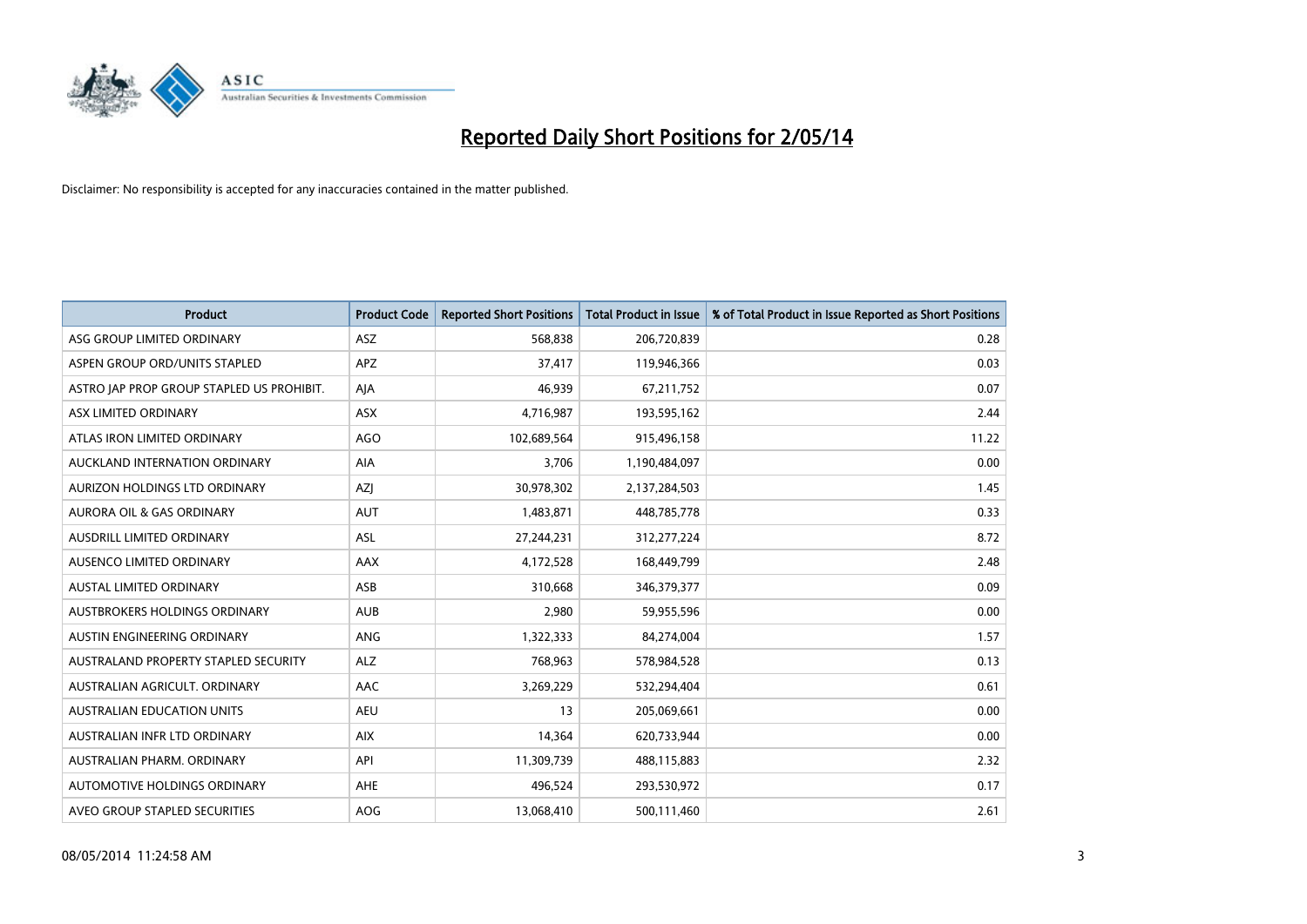

| <b>Product</b>                       | <b>Product Code</b> | <b>Reported Short Positions</b> | <b>Total Product in Issue</b> | % of Total Product in Issue Reported as Short Positions |
|--------------------------------------|---------------------|---------------------------------|-------------------------------|---------------------------------------------------------|
| AVITA MEDICAL LTD ORDINARY           | <b>AVH</b>          | 350,110                         | 325,308,404                   | 0.11                                                    |
| AWE LIMITED ORDINARY                 | AWE                 | 351,052                         | 522,696,385                   | 0.07                                                    |
| <b>AZONTO PET LTD ORDINARY</b>       | <b>APY</b>          | 1                               | 1,158,625,100                 | 0.00                                                    |
| AZUMAH RESOURCES ORDINARY            | <b>AZM</b>          | $\mathbf{1}$                    | 356,189,096                   | 0.00                                                    |
| <b>BANDANNA ENERGY ORDINARY</b>      | <b>BND</b>          | 26,640,019                      | 528,481,199                   | 5.04                                                    |
| BANK OF QUEENSLAND. ORDINARY         | <b>BOQ</b>          | 5,307,368                       | 339,560,605                   | 1.56                                                    |
| <b>BANNERMAN RESOURCES ORDINARY</b>  | <b>BMN</b>          | 151,847                         | 324,938,790                   | 0.05                                                    |
| <b>BASE RES LIMITED ORDINARY</b>     | <b>BSE</b>          | 5,536,230                       | 561,840,029                   | 0.99                                                    |
| <b>BATHURST RES LTD. ORDINARY</b>    | <b>BRL</b>          | 11,318,691                      | 944,931,961                   | 1.20                                                    |
| <b>BC IRON LIMITED ORDINARY</b>      | <b>BCI</b>          | 1,893,569                       | 124,028,630                   | 1.53                                                    |
| BEACH ENERGY LIMITED ORDINARY        | <b>BPT</b>          | 18,931,136                      | 1,289,629,060                 | 1.47                                                    |
| BEADELL RESOURCE LTD ORDINARY        | <b>BDR</b>          | 36,877,563                      | 790,777,280                   | 4.66                                                    |
| <b>BEGA CHEESE LTD ORDINARY</b>      | <b>BGA</b>          | 554,545                         | 152,245,802                   | 0.36                                                    |
| BENDIGO AND ADELAIDE ORDINARY        | <b>BEN</b>          | 13,053,692                      | 412,684,737                   | 3.16                                                    |
| BENITEC BIOPHARMA ORDINARY           | <b>BLT</b>          | 4,500                           | 114,898,793                   | 0.00                                                    |
| BENTHAM IMF LTD ORDINARY             | <b>IMF</b>          | 4,452,649                       | 165,370,269                   | 2.69                                                    |
| BERKELEY RESOURCES ORDINARY          | <b>BKY</b>          | 60,259                          | 180,361,323                   | 0.03                                                    |
| BETASHARES ASX RES ETF UNITS         | <b>ORE</b>          | 517,432                         | 3,022,150                     | 17.12                                                   |
| <b>BHP BILLITON LIMITED ORDINARY</b> | <b>BHP</b>          | 9,815,940                       | 3,211,691,105                 | 0.31                                                    |
| <b>BIGAIR GROUP LIMITED ORDINARY</b> | <b>BGL</b>          | 41,614                          | 171,525,849                   | 0.02                                                    |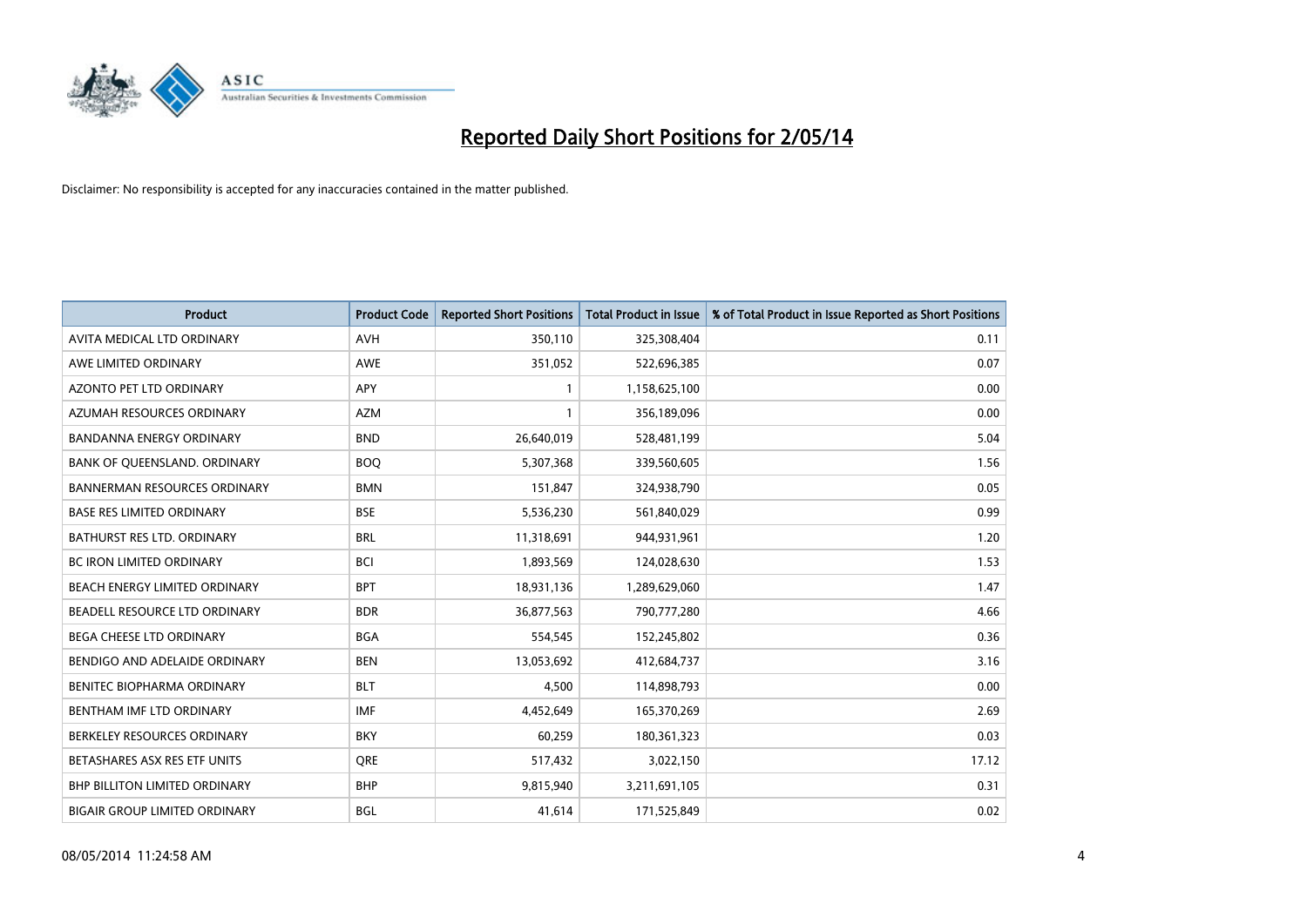

| <b>Product</b>                         | <b>Product Code</b> | <b>Reported Short Positions</b> | <b>Total Product in Issue</b> | % of Total Product in Issue Reported as Short Positions |
|----------------------------------------|---------------------|---------------------------------|-------------------------------|---------------------------------------------------------|
| <b>BILLABONG ORDINARY</b>              | <b>BBG</b>          | 12,070,841                      | 990,370,034                   | 1.22                                                    |
| <b>BIONOMICS LIMITED ORDINARY</b>      | <b>BNO</b>          | 134,782                         | 417,331,567                   | 0.03                                                    |
| BLACKMORES LIMITED ORDINARY            | <b>BKL</b>          | 6,584                           | 17,113,392                    | 0.04                                                    |
| BLACKTHORN RESOURCES ORD US PROHIBITED | <b>BTR</b>          | 269,628                         | 164,285,950                   | 0.16                                                    |
| <b>BLUESCOPE STEEL LTD ORDINARY</b>    | <b>BSL</b>          | 5,917,933                       | 558,848,896                   | 1.06                                                    |
| <b>BOART LONGYEAR ORDINARY</b>         | <b>BLY</b>          | 45,946,698                      | 461,163,412                   | 9.96                                                    |
| <b>BORAL LIMITED, ORDINARY</b>         | <b>BLD</b>          | 21,029,669                      | 782,736,249                   | 2.69                                                    |
| <b>BRADKEN LIMITED ORDINARY</b>        | <b>BKN</b>          | 17,702,620                      | 171,027,249                   | 10.35                                                   |
| <b>BRAMBLES LIMITED ORDINARY</b>       | <b>BXB</b>          | 1,712,310                       | 1,562,892,933                 | 0.11                                                    |
| <b>BREVILLE GROUP LTD ORDINARY</b>     | <b>BRG</b>          | 2,004,091                       | 130,095,322                   | 1.54                                                    |
| <b>BRICKWORKS LIMITED ORDINARY</b>     | <b>BKW</b>          | 29,003                          | 148,038,996                   | 0.02                                                    |
| BROCKMAN MINING LTD ORDINARY           | <b>BCK</b>          | 36                              | 8,381,982,131                 | 0.00                                                    |
| BT INVESTMENT MNGMNT ORDINARY          | <b>BTT</b>          | 635,051                         | 282,727,073                   | 0.22                                                    |
| <b>BURU ENERGY ORDINARY</b>            | <b>BRU</b>          | 14,652,475                      | 298,505,530                   | 4.91                                                    |
| <b>BWP TRUST ORDINARY UNITS</b>        | <b>BWP</b>          | 7,778,358                       | 634,395,195                   | 1.23                                                    |
| CABCHARGE AUSTRALIA ORDINARY           | CAB                 | 8,755,629                       | 120,430,683                   | 7.27                                                    |
| CALTEX AUSTRALIA ORDINARY              | <b>CTX</b>          | 1,465,092                       | 270,000,000                   | 0.54                                                    |
| CAPITOL HEALTH ORDINARY                | CAJ                 | 296,363                         | 431,180,115                   | 0.07                                                    |
| <b>CARDNO LIMITED ORDINARY</b>         | CDD                 | 6,392,430                       | 162,093,266                   | 3.94                                                    |
| <b>CARINDALE PROPERTY UNIT</b>         | <b>CDP</b>          | $\overline{7}$                  | 70,000,000                    | 0.00                                                    |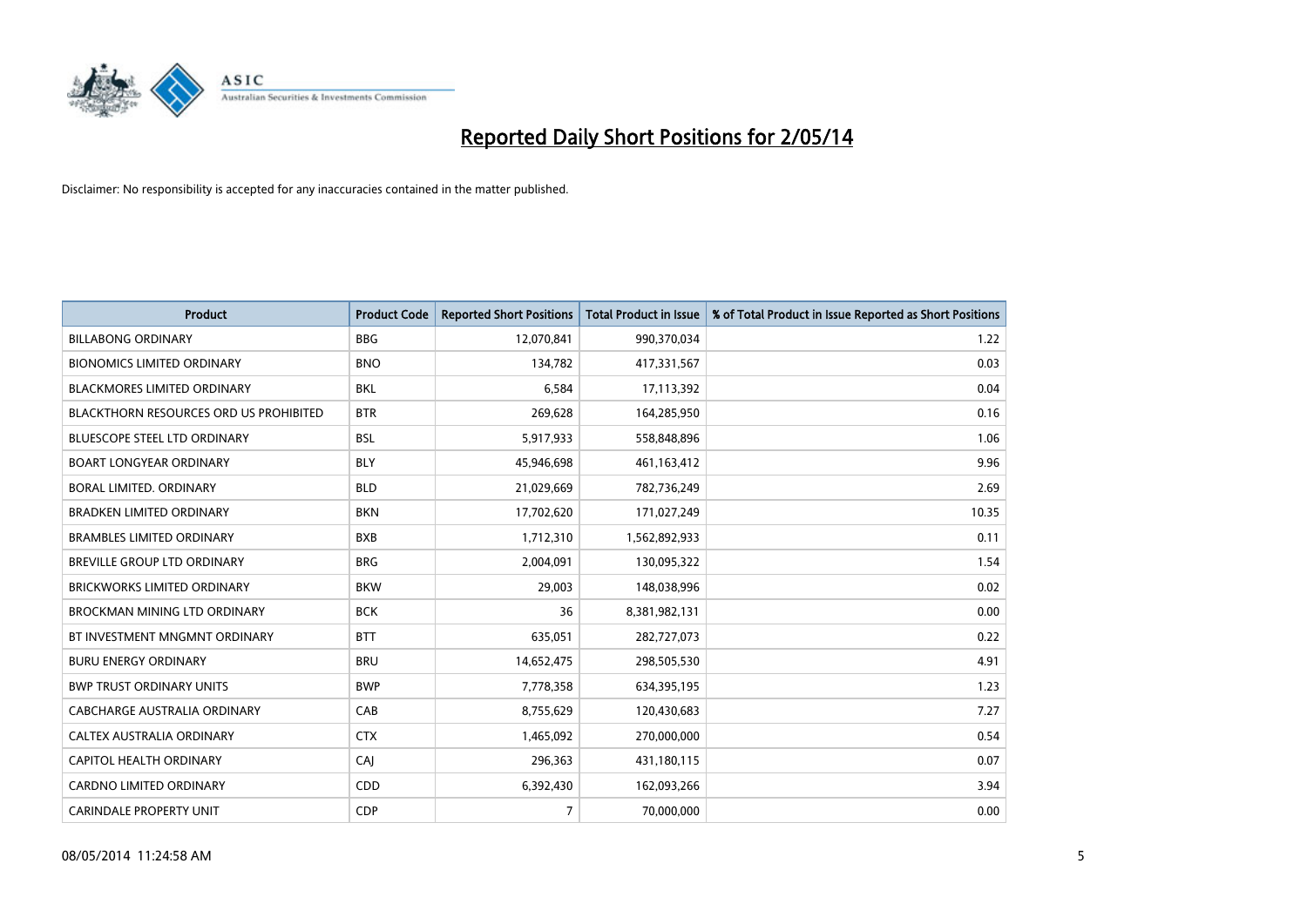

| <b>Product</b>                          | <b>Product Code</b> | <b>Reported Short Positions</b> | <b>Total Product in Issue</b> | % of Total Product in Issue Reported as Short Positions |
|-----------------------------------------|---------------------|---------------------------------|-------------------------------|---------------------------------------------------------|
| CARNARVON PETROLEUM ORDINARY            | <b>CVN</b>          | 734                             | 986,565,952                   | 0.00                                                    |
| CARSALES.COM LTD ORDINARY               | <b>CRZ</b>          | 7,191,354                       | 237,803,965                   | 3.02                                                    |
| CASH CONVERTERS ORDINARY                | CCV                 | 11,500,897                      | 428,886,124                   | 2.68                                                    |
| CEDAR WOODS PROP. ORDINARY              | <b>CWP</b>          | 17.782                          | 73,732,683                    | 0.02                                                    |
| CENTRAL PETROLEUM ORDINARY              | <b>CTP</b>          | 538,484                         | 348,718,957                   | 0.15                                                    |
| CFS RETAIL TRUST GRP STAPLED SECURITIES | <b>CFX</b>          | 69,042,098                      | 3,018,050,810                 | 2.29                                                    |
| CHALLENGER DIV.PRO. STAPLED UNITS       | <b>CDI</b>          | 12,628                          | 214,101,013                   | 0.01                                                    |
| <b>CHALLENGER LIMITED ORDINARY</b>      | <b>CGF</b>          | 1,088,321                       | 530,862,585                   | 0.21                                                    |
| <b>CHANDLER MACLEOD LTD ORDINARY</b>    | <b>CMG</b>          | 1                               | 547,985,086                   | 0.00                                                    |
| CHARTER HALL GROUP STAPLED US PROHIBIT. | <b>CHC</b>          | 188,959                         | 347,925,558                   | 0.05                                                    |
| <b>CHARTER HALL RETAIL UNITS</b>        | <b>CQR</b>          | 11,700,770                      | 369,040,750                   | 3.17                                                    |
| <b>CHORUS LIMITED ORDINARY</b>          | <b>CNU</b>          | 29,741                          | 396,369,767                   | 0.01                                                    |
| CITIGOLD CORP LTD ORDINARY              | <b>CTO</b>          | 153,427                         | 1,495,764,906                 | 0.01                                                    |
| COAL OF AFRICA LTD ORDINARY             | <b>CZA</b>          | 426                             | 1,048,368,613                 | 0.00                                                    |
| <b>COALSPUR MINES LTD ORDINARY</b>      | <b>CPL</b>          | 6,122,085                       | 641,394,435                   | 0.95                                                    |
| <b>COBAR CONSOLIDATED ORDINARY</b>      | CCU                 | 100,000                         | 329,715,353                   | 0.03                                                    |
| COCA-COLA AMATIL ORDINARY               | <b>CCL</b>          | 16,306,146                      | 763,590,249                   | 2.14                                                    |
| <b>COCHLEAR LIMITED ORDINARY</b>        | <b>COH</b>          | 9,495,215                       | 57,062,020                    | 16.64                                                   |
| <b>COCKATOO COAL ORDINARY</b>           | <b>COK</b>          | 167,987                         | 4,560,196,928                 | 0.00                                                    |
| CODAN LIMITED ORDINARY                  | <b>CDA</b>          | 683,421                         | 176,969,924                   | 0.39                                                    |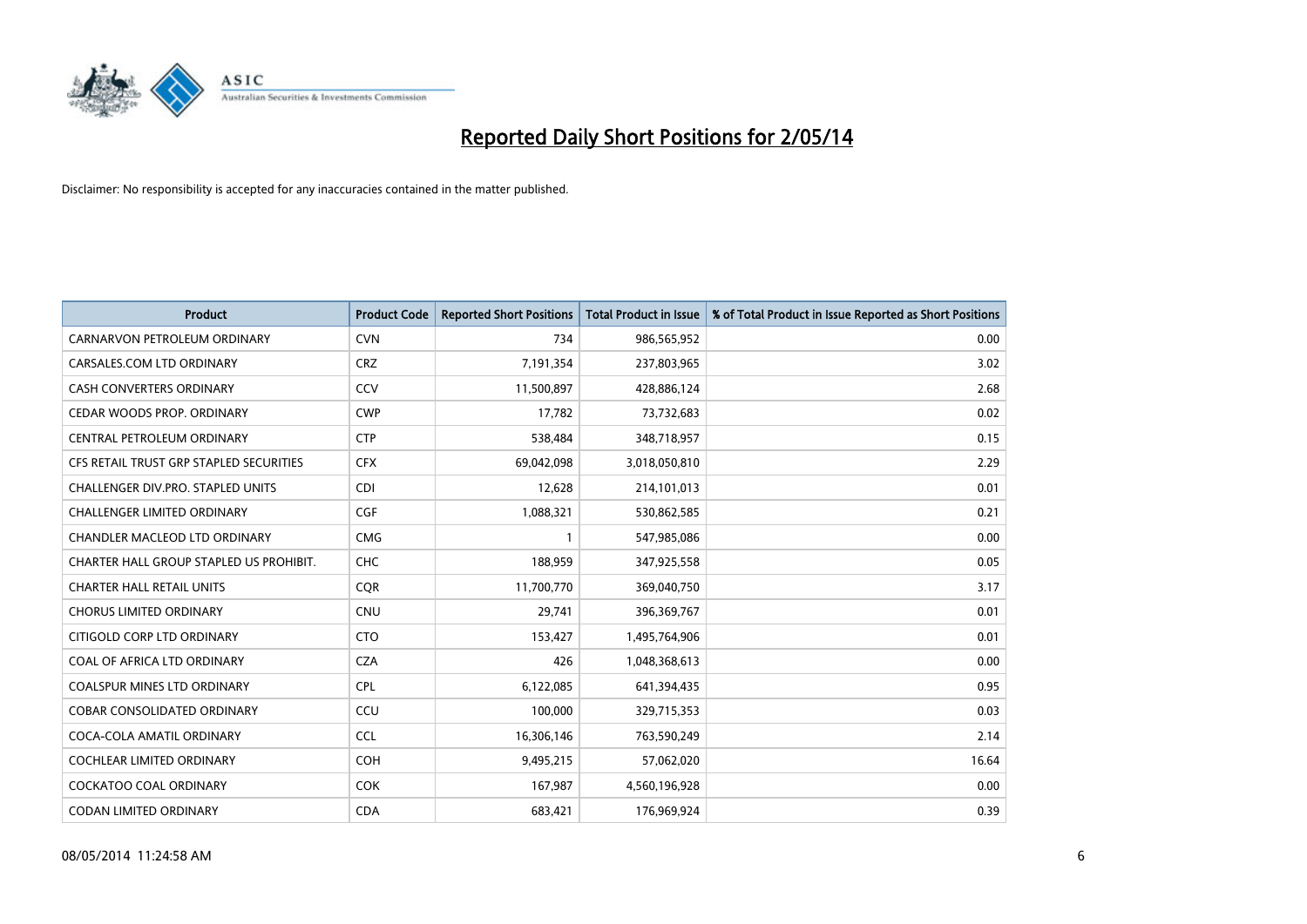

| <b>Product</b>                          | <b>Product Code</b> | <b>Reported Short Positions</b> | <b>Total Product in Issue</b> | % of Total Product in Issue Reported as Short Positions |
|-----------------------------------------|---------------------|---------------------------------|-------------------------------|---------------------------------------------------------|
| <b>COFFEY INTERNATIONAL ORDINARY</b>    | <b>COF</b>          | 1,917                           | 255,833,165                   | 0.00                                                    |
| <b>COLLECTION HOUSE ORDINARY</b>        | <b>CLH</b>          | 2,156,474                       | 129,717,785                   | 1.66                                                    |
| <b>COLLINS FOODS LTD ORDINARY</b>       | <b>CKF</b>          | 37,456                          | 93,000,003                    | 0.04                                                    |
| COMMONWEALTH BANK, ORDINARY             | <b>CBA</b>          | 8,732,520                       | 1,621,319,194                 | 0.54                                                    |
| <b>COMPASS RESOURCES ORDINARY</b>       | <b>CMR</b>          | 7,472                           | 1,403,744,100                 | 0.00                                                    |
| <b>COMPUTERSHARE LTD ORDINARY</b>       | <b>CPU</b>          | 11,792,601                      | 556,203,079                   | 2.12                                                    |
| <b>COOPER ENERGY LTD ORDINARY</b>       | <b>COE</b>          | 2,299                           | 329,235,509                   | 0.00                                                    |
| <b>CORP TRAVEL LIMITED ORDINARY</b>     | <b>CTD</b>          | 85.403                          | 89,890,762                    | 0.10                                                    |
| <b>COVER-MORE GRP LTD ORDINARY</b>      | <b>CVO</b>          | 2,882,630                       | 317,750,000                   | 0.91                                                    |
| CREDIT CORP GROUP ORDINARY              | <b>CCP</b>          | 336,117                         | 46,131,882                    | 0.73                                                    |
| <b>CROMWELL PROP STAPLED SECURITIES</b> | <b>CMW</b>          | 14,165,647                      | 1,724,697,156                 | 0.82                                                    |
| <b>CROWE HORWATH AUS ORDINARY</b>       | <b>CRH</b>          | 880,292                         | 273,005,429                   | 0.32                                                    |
| <b>CROWN RESORTS LTD ORDINARY</b>       | <b>CWN</b>          | 2,067,276                       | 728,394,185                   | 0.28                                                    |
| <b>CSG LIMITED ORDINARY</b>             | CSV                 | 164,502                         | 278,973,075                   | 0.06                                                    |
| <b>CSL LIMITED ORDINARY</b>             | <b>CSL</b>          | 737,923                         | 480,673,173                   | 0.15                                                    |
| <b>CSR LIMITED ORDINARY</b>             | <b>CSR</b>          | 14,077,218                      | 506,000,315                   | 2.78                                                    |
| <b>CUDECO LIMITED ORDINARY</b>          | CDU                 | 8,903,176                       | 234,583,408                   | 3.80                                                    |
| DART ENERGY LTD ORDINARY                | <b>DTE</b>          | 9,597,586                       | 1,108,752,733                 | 0.87                                                    |
| DATA#3 LIMITED ORDINARY                 | <b>DTL</b>          | 167,235                         | 153,974,950                   | 0.11                                                    |
| DAVID JONES LIMITED ORDINARY            | <b>DJS</b>          | 16,948,819                      | 537,137,845                   | 3.16                                                    |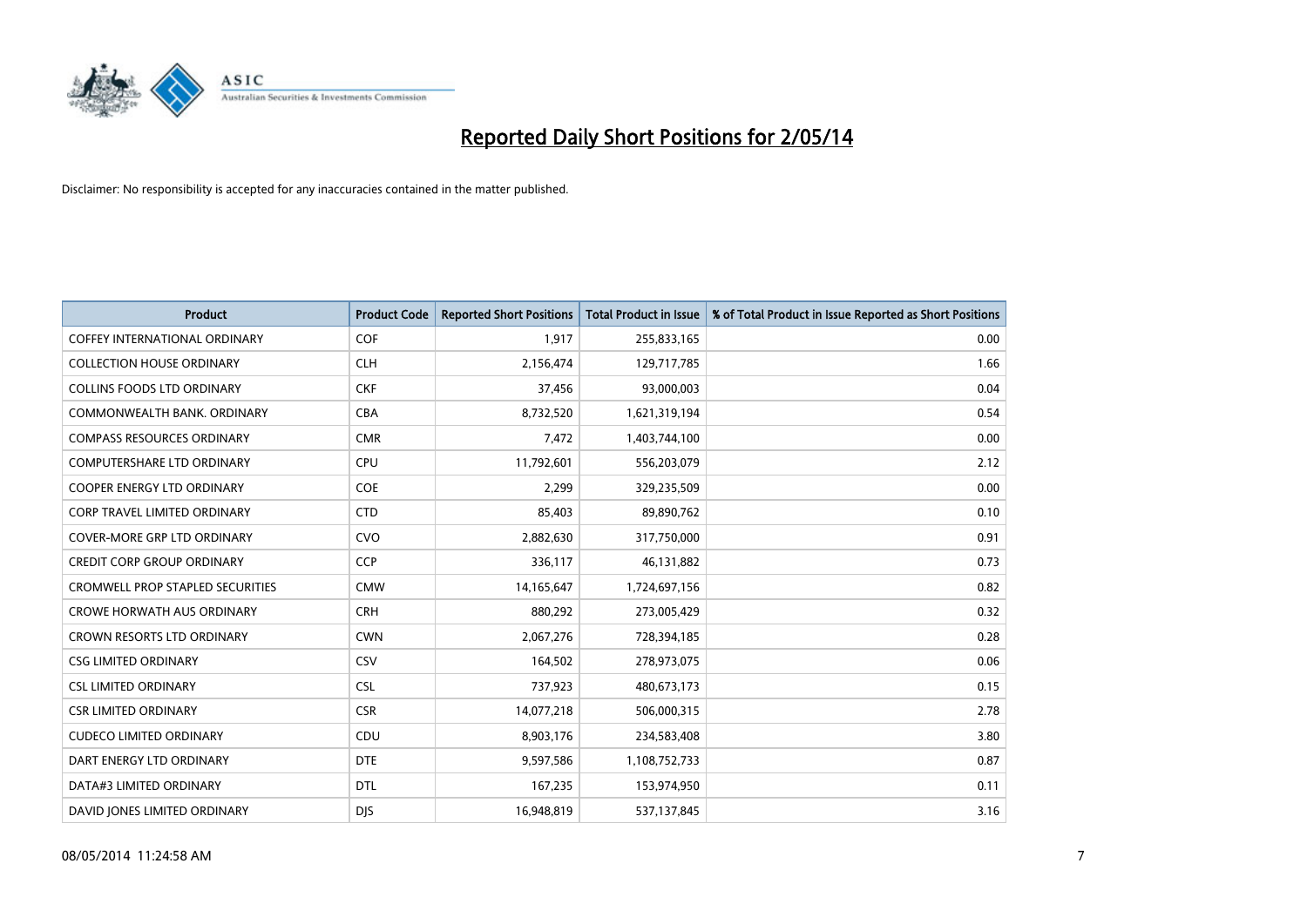

| Product                            | <b>Product Code</b> | <b>Reported Short Positions</b> | <b>Total Product in Issue</b> | % of Total Product in Issue Reported as Short Positions |
|------------------------------------|---------------------|---------------------------------|-------------------------------|---------------------------------------------------------|
| DECMIL GROUP LIMITED ORDINARY      | <b>DCG</b>          | 1,732,305                       | 168,657,794                   | 1.03                                                    |
| DEEP YELLOW LIMITED ORDINARY       | <b>DYL</b>          | 840                             | 1,617,041,367                 | 0.00                                                    |
| DEXUS PROPERTY GROUP STAPLED UNITS | <b>DXS</b>          | 13,709,615                      | 5,433,110,810                 | 0.25                                                    |
| DICK SMITH HLDGS ORDINARY          | <b>DSH</b>          | 14,116,263                      | 236,511,364                   | 5.97                                                    |
| DISCOVERY METALS LTD ORDINARY      | <b>DML</b>          | 1,891,610                       | 560,034,418                   | 0.34                                                    |
| DOMINO PIZZA ENTERPR ORDINARY      | <b>DMP</b>          | 1,869,703                       | 85,915,713                    | 2.18                                                    |
| DONACO INTERNATIONAL ORDINARY      | <b>DNA</b>          | 1,634,399                       | 430,516,312                   | 0.38                                                    |
| DORAY MINERALS LTD ORDINARY        | <b>DRM</b>          | 150,000                         | 163,326,768                   | 0.09                                                    |
| DOWNER EDI LIMITED ORDINARY        | <b>DOW</b>          | 15,096,291                      | 435,399,975                   | 3.47                                                    |
| DRAGON MINING LTD ORDINARY         | <b>DRA</b>          | 147                             | 88,840,613                    | 0.00                                                    |
| DRILLSEARCH ENERGY ORDINARY        | <b>DLS</b>          | 11,968,980                      | 432,965,895                   | 2.76                                                    |
| DUET GROUP STAPLED US PROHIBIT.    | <b>DUE</b>          | 12,927,785                      | 1,317,809,323                 | 0.98                                                    |
| <b>DULUXGROUP LIMITED ORDINARY</b> | <b>DLX</b>          | 2,014,231                       | 381,093,950                   | 0.53                                                    |
| <b>DWS LTD ORDINARY</b>            | <b>DWS</b>          | 6,450                           | 132,362,763                   | 0.00                                                    |
| <b>EASTON INVESTMENTS ORDINARY</b> | EAS                 | 11,000                          | 27,400,330                    | 0.04                                                    |
| ECHO ENTERTAINMENT ORDINARY        | <b>EGP</b>          | 36,776,637                      | 825,672,730                   | 4.45                                                    |
| <b>ELDERS LIMITED ORDINARY</b>     | <b>ELD</b>          | 19,707,945                      | 455,013,329                   | 4.33                                                    |
| ELEMENTAL MINERALS ORDINARY        | <b>ELM</b>          | 170,287                         | 303,263,391                   | 0.06                                                    |
| <b>EMECO HOLDINGS ORDINARY</b>     | EHL                 | 13,847,299                      | 599,675,707                   | 2.31                                                    |
| <b>ENDEAVOUR MIN CORP CDI 1:1</b>  | <b>EVR</b>          | 31,265                          | 59,800,104                    | 0.05                                                    |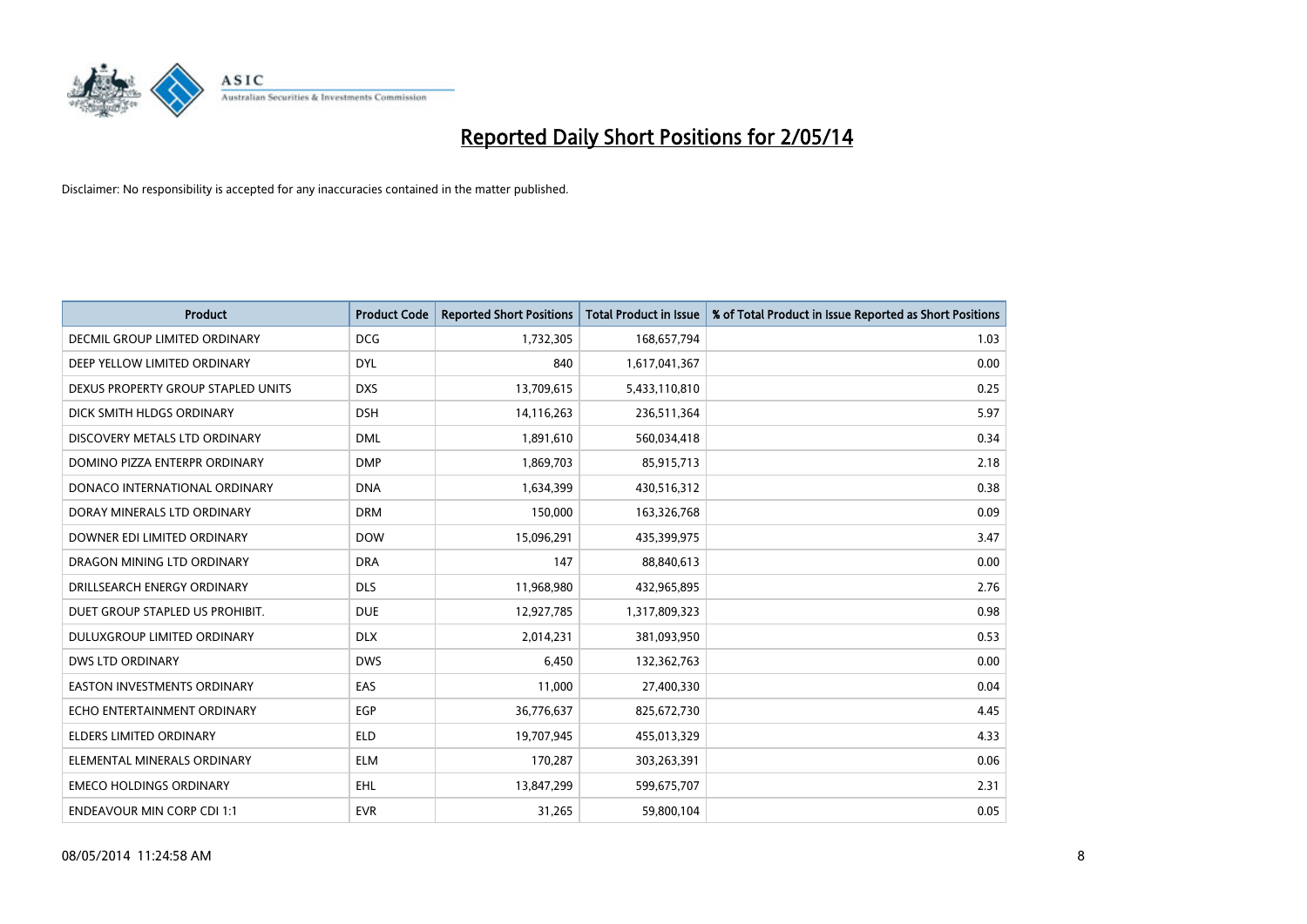

| <b>Product</b>                         | <b>Product Code</b> | <b>Reported Short Positions</b> | <b>Total Product in Issue</b> | % of Total Product in Issue Reported as Short Positions |
|----------------------------------------|---------------------|---------------------------------|-------------------------------|---------------------------------------------------------|
| <b>ENERGY RESOURCES ORDINARY 'A'</b>   | <b>ERA</b>          | 8,910,702                       | 517,725,062                   | 1.72                                                    |
| ENERGY WORLD CORPOR. ORDINARY          | <b>EWC</b>          | 43,431,011                      | 1,734,166,672                 | 2.50                                                    |
| <b>ENVESTRA LIMITED ORDINARY</b>       | <b>ENV</b>          | 1,203,172                       | 1,796,808,474                 | 0.07                                                    |
| EQUATORIAL RES LTD ORDINARY            | EQX                 | 182                             | 122,185,353                   | 0.00                                                    |
| EQUITY TRUSTEES ORDINARY               | EQT                 | 55,000                          | 14,600,582                    | 0.38                                                    |
| ERM POWER LIMITED ORDINARY             | EPW                 | 365,889                         | 239,269,727                   | 0.15                                                    |
| ETHANE PIPELINE STAPLED SECURITIES     | <b>EPX</b>          | 15,032                          | 69,302,275                    | 0.02                                                    |
| EVOLUTION MINING LTD ORDINARY          | <b>EVN</b>          | 28,740,467                      | 709,989,453                   | 4.05                                                    |
| FAIRFAX MEDIA LTD ORDINARY             | <b>FXI</b>          | 78,554,460                      | 2,351,955,725                 | 3.34                                                    |
| <b>FANTASTIC HOLDINGS ORDINARY</b>     | <b>FAN</b>          | 18,891                          | 103,068,398                   | 0.02                                                    |
| FAR LTD ORDINARY                       | <b>FAR</b>          | 23,962,111                      | 2,499,846,742                 | 0.96                                                    |
| FEDERATION CNTRES ORD/UNIT STAPLED SEC | <b>FDC</b>          | 3,277,285                       | 1,427,641,565                 | 0.23                                                    |
| FINBAR GROUP LIMITED ORDINARY          | <b>FRI</b>          | 2,931                           | 227,018,204                   | 0.00                                                    |
| FISHER & PAYKEL H. ORDINARY            | FPH                 | 1,179,017                       | 551,121,498                   | 0.21                                                    |
| FLEETWOOD CORP ORDINARY                | <b>FWD</b>          | 2,294,047                       | 60,581,211                    | 3.79                                                    |
| FLETCHER BUILDING ORDINARY             | <b>FBU</b>          | 1,167,144                       | 687,854,788                   | 0.17                                                    |
| FLEXIGROUP LIMITED ORDINARY            | <b>FXL</b>          | 2,205,761                       | 304,096,060                   | 0.73                                                    |
| FLIGHT CENTRE TRAVEL ORDINARY          | <b>FLT</b>          | 6,033,168                       | 100,558,707                   | 6.00                                                    |
| FLINDERS MINES LTD ORDINARY            | <b>FMS</b>          | 18,948,084                      | 2,400,995,602                 | 0.79                                                    |
| FOCUS MINERALS LTD ORDINARY            | <b>FML</b>          | 1,936,223                       | 9,137,375,877                 | 0.02                                                    |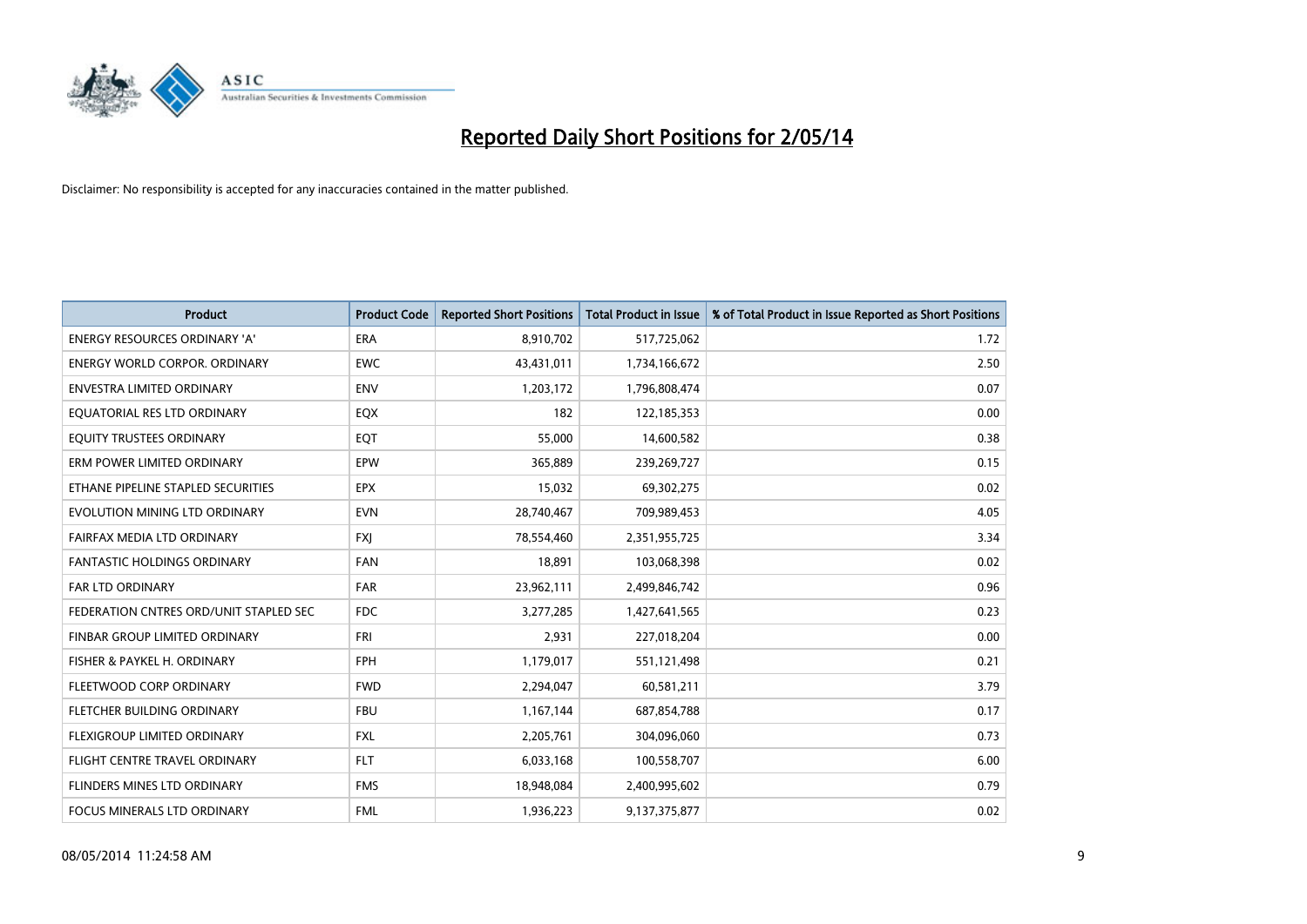

| <b>Product</b>                             | <b>Product Code</b> | <b>Reported Short Positions</b> | <b>Total Product in Issue</b> | % of Total Product in Issue Reported as Short Positions |
|--------------------------------------------|---------------------|---------------------------------|-------------------------------|---------------------------------------------------------|
| FONTERRA SHARE FUND ORDINARY UNITS         | <b>FSF</b>          | 25                              | 106,627,436                   | 0.00                                                    |
| <b>FORGE GROUP LIMITED ORDINARY</b>        | <b>FGE</b>          | 2,714,488                       | 86,169,014                    | 3.15                                                    |
| FORTESCUE METALS GRP ORDINARY              | <b>FMG</b>          | 167,215,506                     | 3,113,798,151                 | 5.37                                                    |
| FREEDOM FOOD LTD ORDINARY                  | <b>FNP</b>          | 10.000                          | 149,995,372                   | 0.01                                                    |
| <b>FREELANCER LTD ORDINARY</b>             | <b>FLN</b>          | 112,586                         | 436,500,000                   | 0.03                                                    |
| <b>G.U.D. HOLDINGS ORDINARY</b>            | GUD                 | 2,655,233                       | 71,066,740                    | 3.74                                                    |
| <b>G8 EDUCATION LIMITED ORDINARY</b>       | <b>GEM</b>          | 10,066,121                      | 316,484,749                   | 3.18                                                    |
| <b>GALAXY RESOURCES ORDINARY</b>           | <b>GXY</b>          | 329,458                         | 1,027,073,389                 | 0.03                                                    |
| <b>GBST HOLDINGS ORDINARY</b>              | <b>GBT</b>          | 15,644                          | 66,561,725                    | 0.02                                                    |
| <b>GDI PROPERTY GRP STAPLED SECURITIES</b> | GDI                 | 1,686,556                       | 567,575,025                   | 0.30                                                    |
| GENETIC TECHNOLOGIES ORDINARY              | <b>GTG</b>          | 2,192,670                       | 664,769,002                   | 0.33                                                    |
| <b>GEODYNAMICS LIMITED ORDINARY</b>        | GDY                 | 819                             | 406,452,608                   | 0.00                                                    |
| GI DYNAMICS, INC CDI US PROHIBITED         | <b>GID</b>          | 1,262,676                       | 398,231,465                   | 0.32                                                    |
| <b>GINDALBIE METALS LTD ORDINARY</b>       | GBG                 | 38,545,331                      | 1,493,660,842                 | 2.58                                                    |
| <b>GOODMAN FIELDER, ORDINARY</b>           | <b>GFF</b>          | 35,451,434                      | 1,955,559,207                 | 1.81                                                    |
| <b>GOODMAN GROUP STAPLED</b>               | <b>GMG</b>          | 5,478,721                       | 1,727,685,976                 | 0.32                                                    |
| <b>GPT GROUP STAPLED SEC.</b>              | GPT                 | 8,016,848                       | 1,685,460,955                 | 0.48                                                    |
| <b>GRAINCORP LIMITED A CLASS ORDINARY</b>  | <b>GNC</b>          | 5,668,354                       | 228,855,628                   | 2.48                                                    |
| <b>GRANGE RESOURCES, ORDINARY</b>          | <b>GRR</b>          | 4,845,956                       | 1,157,097,869                 | 0.42                                                    |
| <b>GREENCROSS LIMITED ORDINARY</b>         | <b>GXL</b>          | 16,152                          | 90,893,174                    | 0.02                                                    |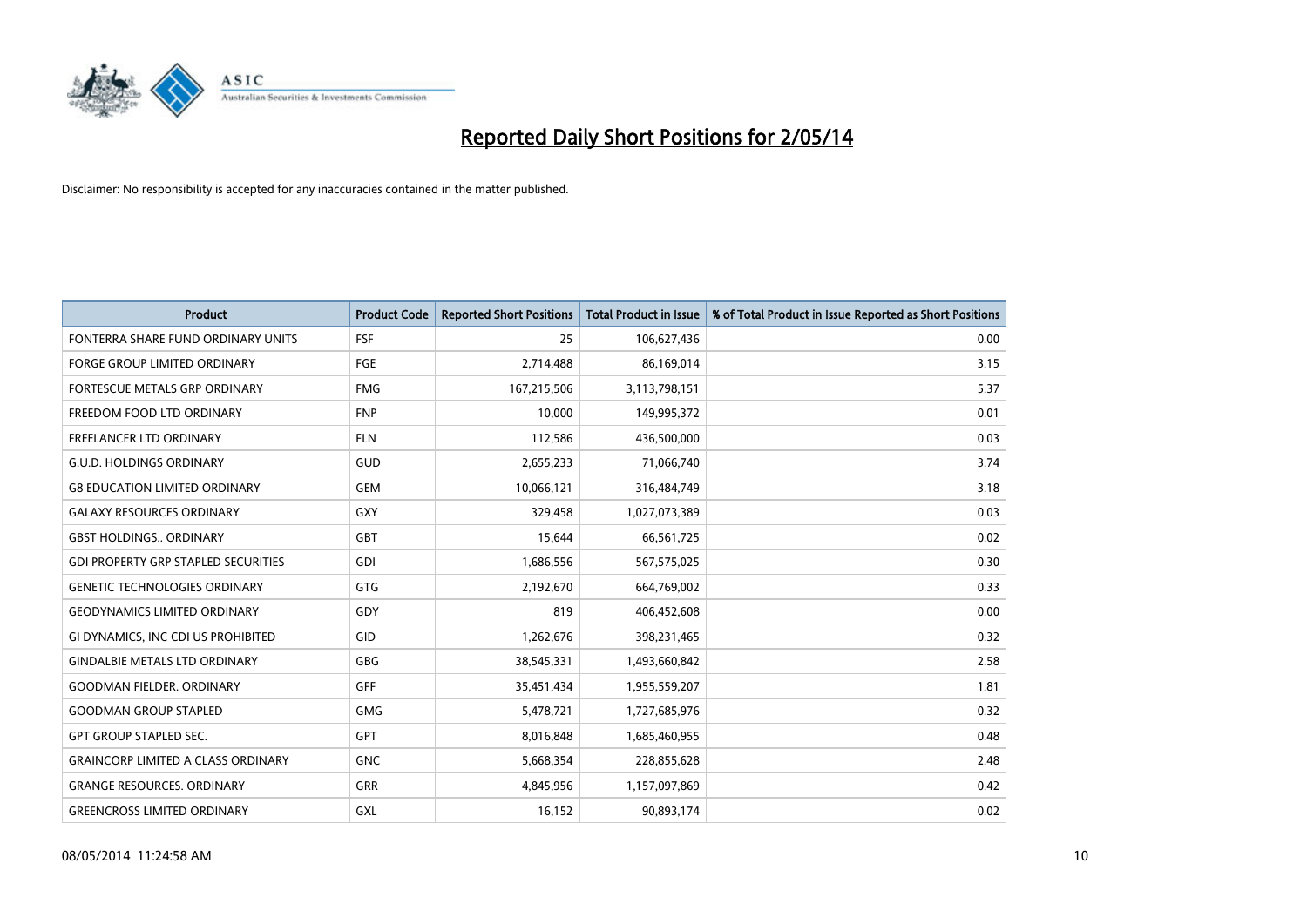

| <b>Product</b>                                   | <b>Product Code</b> | <b>Reported Short Positions</b> | <b>Total Product in Issue</b> | % of Total Product in Issue Reported as Short Positions |
|--------------------------------------------------|---------------------|---------------------------------|-------------------------------|---------------------------------------------------------|
| <b>GREENLAND MIN EN LTD ORDINARY</b>             | GGG                 | 3,781,962                       | 575,497,356                   | 0.66                                                    |
| <b>GROWTHPOINT PROPERTY ORD/UNIT STAPLED SEC</b> | GOZ                 | 1,340,488                       | 488,029,437                   | 0.27                                                    |
| <b>GRYPHON MINERALS LTD ORDINARY</b>             | GRY                 | 3,640,580                       | 400,889,282                   | 0.91                                                    |
| <b>GUILDFORD COAL LTD ORDINARY</b>               | <b>GUF</b>          | 6,649,328                       | 761,857,020                   | 0.87                                                    |
| <b>GWA GROUP LTD ORDINARY</b>                    | <b>GWA</b>          | 10,857,862                      | 306,533,770                   | 3.54                                                    |
| HARVEY NORMAN ORDINARY                           | <b>HVN</b>          | 62,711,089                      | 1,062,316,784                 | 5.90                                                    |
| <b>HENDERSON GROUP CDI 1:1</b>                   | <b>HGG</b>          | 1,802,912                       | 639,330,231                   | 0.28                                                    |
| <b>HFA HOLDINGS LIMITED ORDINARY</b>             | <b>HFA</b>          | 3,809                           | 118,738,157                   | 0.00                                                    |
| HIGHLANDS PACIFIC ORDINARY                       | HIG                 | 3,153                           | 854,261,346                   | 0.00                                                    |
| HILLGROVE RES LTD ORDINARY                       | <b>HGO</b>          | 794,270                         | 1,180,889,221                 | 0.07                                                    |
| HILLS LTD ORDINARY                               | <b>HIL</b>          | 529,287                         | 235, 173, 156                 | 0.23                                                    |
| HORIZON OIL LIMITED ORDINARY                     | <b>HZN</b>          | 99,987,011                      | 1,301,147,932                 | 7.68                                                    |
| HOT CHILI LTD ORDINARY                           | <b>HCH</b>          | 533                             | 347,732,196                   | 0.00                                                    |
| <b>HOTEL PROPERTY STAPLED</b>                    | <b>HPI</b>          | 64,670                          | 132,870,000                   | 0.05                                                    |
| <b>IBUY GROUP LTD ORDINARY</b>                   | <b>IBY</b>          | 2,650,100                       | 417,609,313                   | 0.63                                                    |
| <b>ICAR ASIA LTD ORDINARY</b>                    | ICO                 | 30,645                          | 121,889,834                   | 0.03                                                    |
| <b>ICON ENERGY LIMITED ORDINARY</b>              | <b>ICN</b>          | 27,075                          | 615,774,351                   | 0.00                                                    |
| <b>IINET LIMITED ORDINARY</b>                    | <b>IIN</b>          | 3,304,633                       | 161,238,847                   | 2.05                                                    |
| <b>ILUKA RESOURCES ORDINARY</b>                  | ILU                 | 40,027,881                      | 418,700,517                   | 9.56                                                    |
| <b>IMDEX LIMITED ORDINARY</b>                    | <b>IMD</b>          | 4,282,551                       | 212,110,367                   | 2.02                                                    |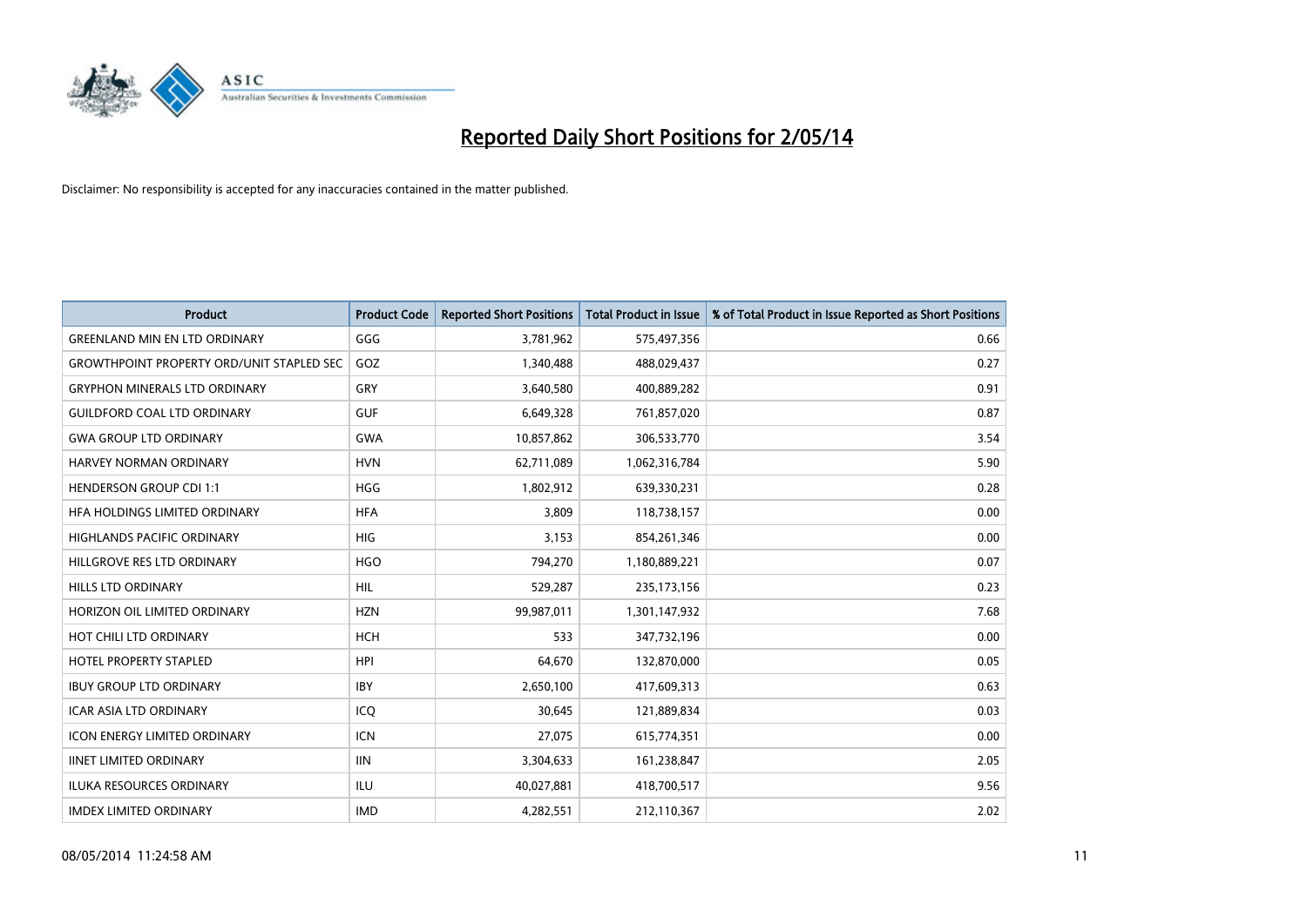

| <b>Product</b>                                | <b>Product Code</b> | <b>Reported Short Positions</b> | <b>Total Product in Issue</b> | % of Total Product in Issue Reported as Short Positions |
|-----------------------------------------------|---------------------|---------------------------------|-------------------------------|---------------------------------------------------------|
| <b>INCITEC PIVOT ORDINARY</b>                 | IPL                 | 19,353,856                      | 1,644,919,097                 | 1.18                                                    |
| <b>INDEPENDENCE GROUP ORDINARY</b>            | IGO                 | 565,865                         | 233,323,905                   | 0.24                                                    |
| <b>INDOCHINE MINING LTD ORDINARY</b>          | IDC.                | 18,008                          | 1,003,497,126                 | 0.00                                                    |
| INDOPHIL RESOURCES ORDINARY                   | <b>IRN</b>          | 468,341                         | 1,203,146,194                 | 0.04                                                    |
| <b>INDUSTRIA REIT STAPLED</b>                 | <b>IDR</b>          | 13,409                          | 125,000,001                   | 0.01                                                    |
| <b>INFIGEN ENERGY STAPLED SECURITIES</b>      | <b>IFN</b>          | 2,972,847                       | 764,993,434                   | 0.39                                                    |
| INGENIA GROUP STAPLED SECURITIES              | <b>INA</b>          | 993.491                         | 676,240,232                   | 0.15                                                    |
| <b>INSURANCE AUSTRALIA ORDINARY</b>           | IAG                 | 20,697,264                      | 2,341,618,048                 | 0.88                                                    |
| <b>INTREPID MINES ORDINARY</b>                | <b>IAU</b>          | 17,683,390                      | 556,764,680                   | 3.18                                                    |
| <b>INVESTA OFFICE FUND STAPLED SECURITIES</b> | <b>IOF</b>          | 521,210                         | 614,047,458                   | 0.08                                                    |
| <b>INVOCARE LIMITED ORDINARY</b>              | IVC                 | 4,194,719                       | 110,030,298                   | 3.81                                                    |
| <b>IOOF HOLDINGS LTD ORDINARY</b>             | IFL                 | 2,333,351                       | 232,118,034                   | 1.01                                                    |
| <b>IPROPERTY GROUP LTD ORDINARY</b>           | <b>IPP</b>          | 605.933                         | 181,579,840                   | 0.33                                                    |
| <b>IRESS LIMITED ORDINARY</b>                 | <b>IRE</b>          | 1,162,166                       | 158,585,126                   | 0.73                                                    |
| <b>IRON ORE HOLDINGS ORDINARY</b>             | <b>IOH</b>          | 26,197                          | 161,174,005                   | 0.02                                                    |
| <b>ISELECT LTD ORDINARY</b>                   | <b>ISU</b>          | 349,668                         | 260,889,894                   | 0.13                                                    |
| JAMES HARDIE INDUST CHESS DEPOSITARY INT      | <b>IHX</b>          | 5,235,724                       | 445,037,502                   | 1.18                                                    |
| JAPARA HEALTHCARE LT ORDINARY                 | <b>IHC</b>          | 3,636,029                       | 262,500,000                   | 1.39                                                    |
| <b>IB HI-FI LIMITED ORDINARY</b>              | <b>IBH</b>          | 10,881,980                      | 100,385,400                   | 10.84                                                   |
| <b>KAGARA LTD ORDINARY</b>                    | KZL                 | 3,349,855                       | 798,953,117                   | 0.42                                                    |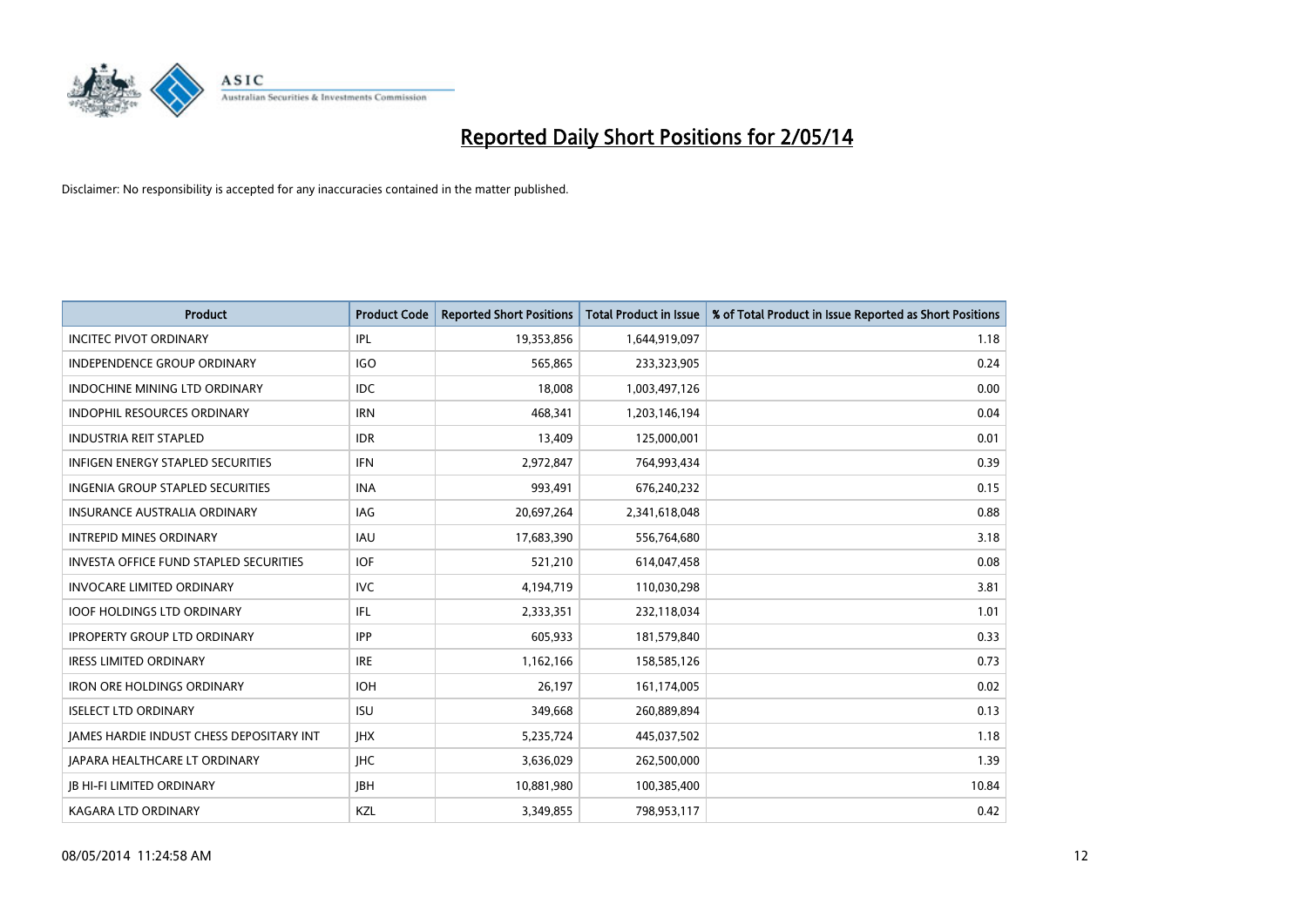

| <b>Product</b>                        | <b>Product Code</b> | <b>Reported Short Positions</b> | <b>Total Product in Issue</b> | % of Total Product in Issue Reported as Short Positions |
|---------------------------------------|---------------------|---------------------------------|-------------------------------|---------------------------------------------------------|
| KAROON GAS AUSTRALIA ORDINARY         | <b>KAR</b>          | 15,028,105                      | 255,841,581                   | 5.87                                                    |
| KATHMANDU HOLD LTD ORDINARY           | <b>KMD</b>          | 298,940                         | 200,473,338                   | 0.15                                                    |
| <b>KBL MINING LIMITED ORDINARY</b>    | <b>KBL</b>          | 1,820                           | 393,535,629                   | 0.00                                                    |
| KINGSGATE CONSOLID. ORDINARY          | <b>KCN</b>          | 7,005,479                       | 223,584,937                   | 3.13                                                    |
| KINGSROSE MINING LTD ORDINARY         | <b>KRM</b>          | 619,378                         | 358,611,493                   | 0.17                                                    |
| LEIGHTON HOLDINGS ORDINARY            | LEI                 | 11,483,267                      | 126,737,133                   | 9.06                                                    |
| LEND LEASE GROUP UNIT/ORD STAPLED     | LLC                 | 4,547,983                       | 577,475,833                   | 0.79                                                    |
| LIQUEFIED NATURAL ORDINARY            | LNG                 | 91,310                          | 355,829,015                   | 0.03                                                    |
| LONESTAR RESO LTD ORDINARY            | <b>LNR</b>          | 255,536                         | 697,187,211                   | 0.04                                                    |
| LYCOPODIUM LIMITED ORDINARY           | LYL                 | 1                               | 38,955,103                    | 0.00                                                    |
| LYNAS CORPORATION ORDINARY            | <b>LYC</b>          | 125,365,128                     | 1,961,185,594                 | 6.39                                                    |
| <b>M2 GRP LTD ORDINARY</b>            | <b>MTU</b>          | 16, 161, 775                    | 180,398,183                   | 8.96                                                    |
| <b>MACA LIMITED ORDINARY</b>          | <b>MLD</b>          | 539,269                         | 202,676,373                   | 0.27                                                    |
| <b>MACMAHON HOLDINGS ORDINARY</b>     | MAH                 | 30,077                          | 1,261,699,966                 | 0.00                                                    |
| <b>MACPHERSONS RESOURCE ORDINARY</b>  | <b>MRP</b>          | 12,413                          | 252,007,178                   | 0.00                                                    |
| MACO ATLAS ROADS GRP ORDINARY STAPLED | <b>MOA</b>          | 5,172,728                       | 487,230,540                   | 1.06                                                    |
| MACQUARIE GROUP LTD ORDINARY          | MQG                 | 1,539,334                       | 321,074,750                   | 0.48                                                    |
| MAGELLAN FIN GRP LTD ORDINARY         | <b>MFG</b>          | 2,738,807                       | 158,820,822                   | 1.72                                                    |
| MATRIX C & E LTD ORDINARY             | <b>MCE</b>          | 2,852,822                       | 94,555,428                    | 3.02                                                    |
| MAVERICK DRILLING ORDINARY            | <b>MAD</b>          | 7,752,027                       | 533,885,763                   | 1.45                                                    |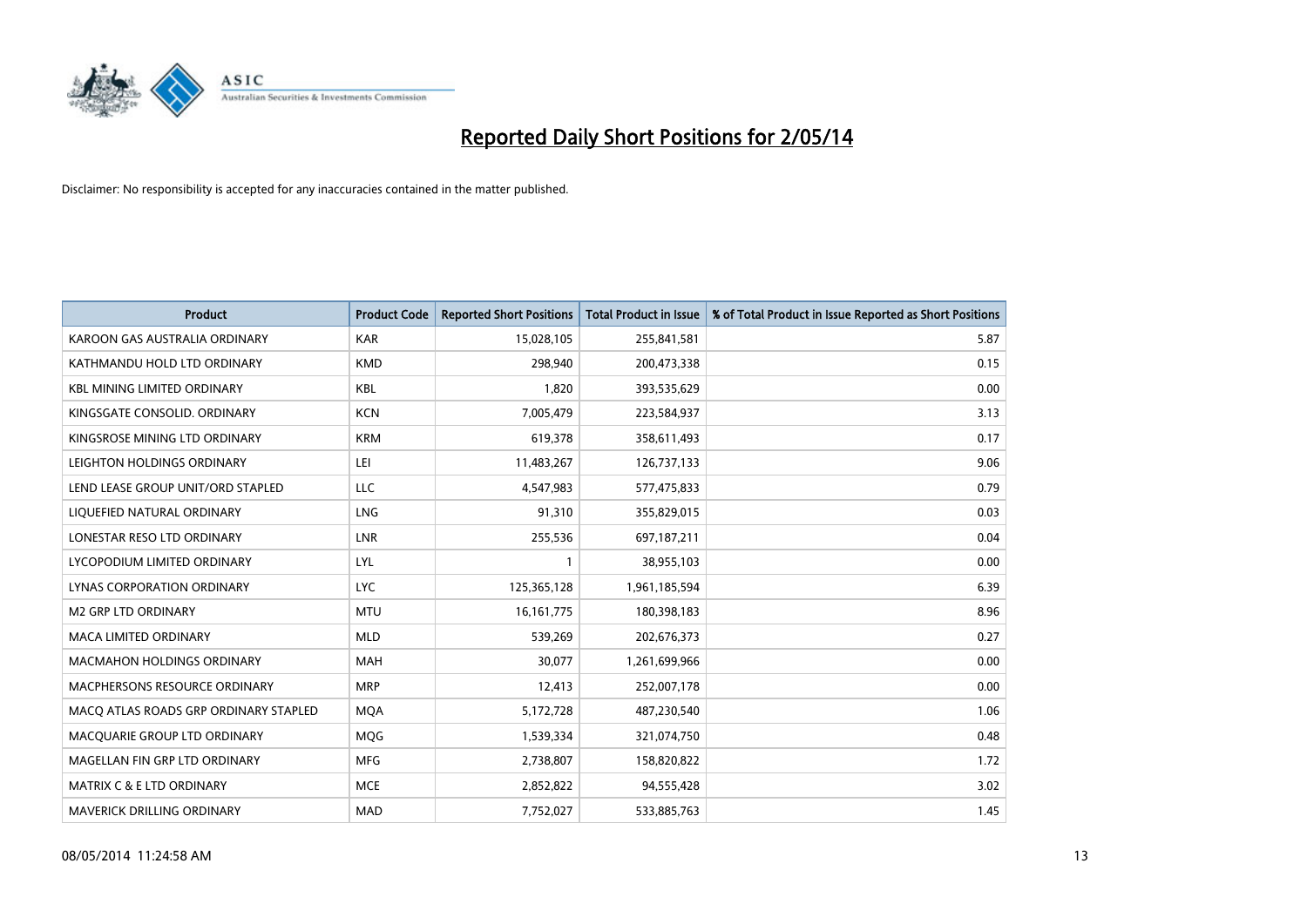

| <b>Product</b>                       | <b>Product Code</b> | <b>Reported Short Positions</b> | <b>Total Product in Issue</b> | % of Total Product in Issue Reported as Short Positions |
|--------------------------------------|---------------------|---------------------------------|-------------------------------|---------------------------------------------------------|
| <b>MAXITRANS INDUSTRIES ORDINARY</b> | <b>MXI</b>          | 439,923                         | 185,075,653                   | 0.24                                                    |
| MAYNE PHARMA LTD ORDINARY            | <b>MYX</b>          | 659,232                         | 586,651,477                   | 0.11                                                    |
| MCMILLAN SHAKESPEARE ORDINARY        | <b>MMS</b>          | 271,085                         | 74,523,965                    | 0.36                                                    |
| MCPHERSON'S LTD ORDINARY             | <b>MCP</b>          | 178,908                         | 95,434,645                    | 0.19                                                    |
| MEDUSA MINING LTD ORDINARY           | <b>MML</b>          | 4,858,625                       | 207,794,301                   | 2.34                                                    |
| MELBOURNE IT LIMITED ORDINARY        | <b>MLB</b>          | 561                             | 92,944,392                    | 0.00                                                    |
| <b>MERMAID MARINE ORDINARY</b>       | <b>MRM</b>          | 6,307,141                       | 366,741,299                   | 1.72                                                    |
| MESOBLAST LIMITED ORDINARY           | <b>MSB</b>          | 19,610,872                      | 321,210,394                   | 6.11                                                    |
| METALS X LIMITED ORDINARY            | <b>MLX</b>          | 736,669                         | 1,655,386,110                 | 0.04                                                    |
| METCASH LIMITED ORDINARY             | <b>MTS</b>          | 101,486,206                     | 888,338,048                   | 11.42                                                   |
| MIGHTY RIVER POWER ORDINARY          | <b>MYT</b>          | 3,675,626                       | 1,400,012,517                 | 0.26                                                    |
| MINCOR RESOURCES NL ORDINARY         | <b>MCR</b>          | 63,844                          | 188,208,274                   | 0.03                                                    |
| MINERAL DEPOSITS ORDINARY            | <b>MDL</b>          | 618,020                         | 103,538,786                   | 0.60                                                    |
| MINERAL RESOURCES, ORDINARY          | <b>MIN</b>          | 6,084,193                       | 186,556,246                   | 3.26                                                    |
| MINT WIRELESS ORDINARY               | <b>MNW</b>          | 1,117,544                       | 407,372,395                   | 0.27                                                    |
| MIRABELA NICKEL LTD ORDINARY         | <b>MBN</b>          | 18,855,648                      | 876,801,147                   | 2.15                                                    |
| MIRVAC GROUP STAPLED SECURITIES      | <b>MGR</b>          | 1,305,159                       | 3,692,279,772                 | 0.04                                                    |
| MOBILE EMBRACE LTD ORDINARY          | <b>MBE</b>          | 2,493,700                       | 369,270,098                   | 0.68                                                    |
| MOLOPO ENERGY LTD ORDINARY           | <b>MPO</b>          | 243,667                         | 247,275,840                   | 0.10                                                    |
| <b>MONADELPHOUS GROUP ORDINARY</b>   | <b>MND</b>          | 11,919,256                      | 92,679,570                    | 12.86                                                   |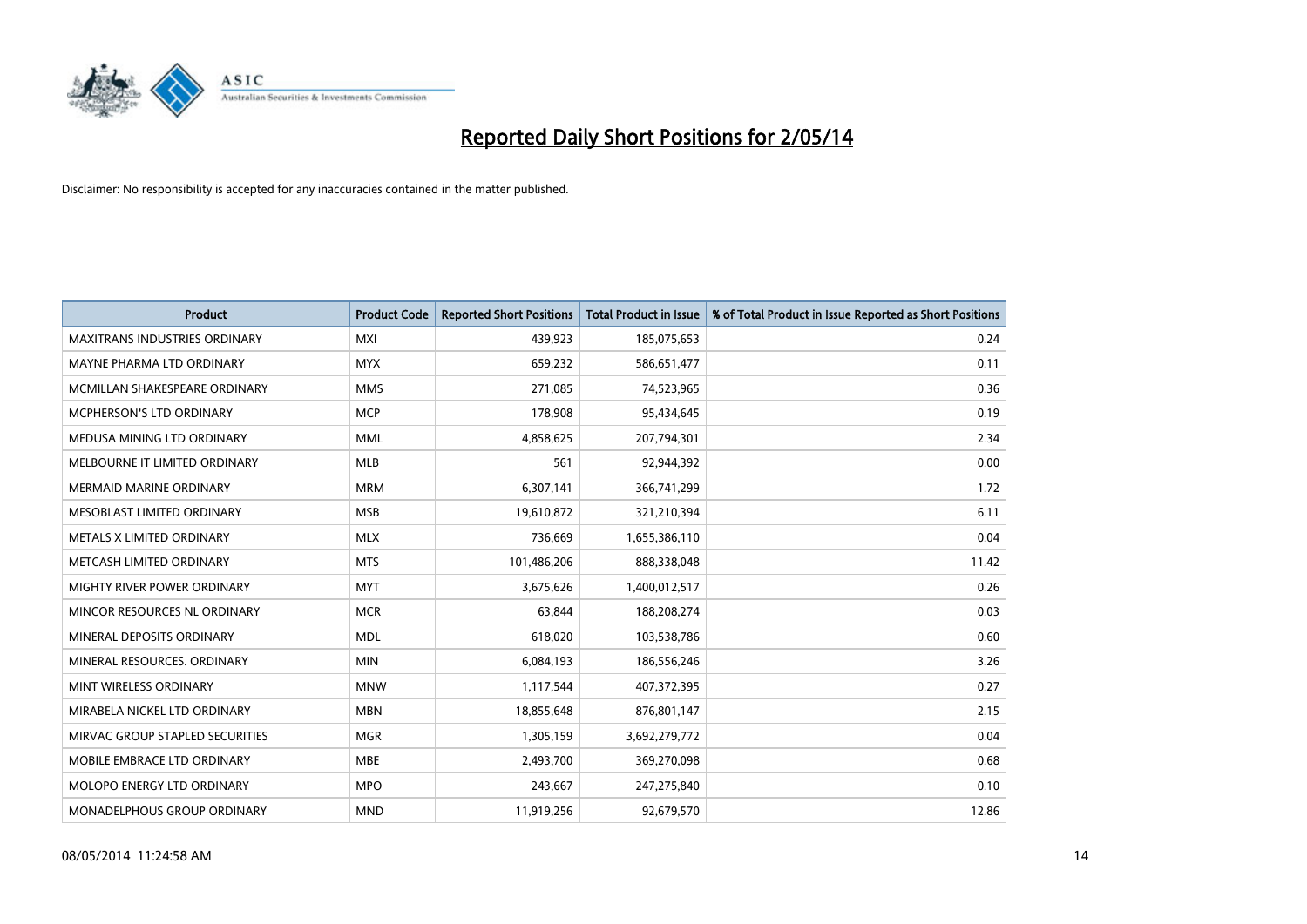

| <b>Product</b>                    | <b>Product Code</b> | <b>Reported Short Positions</b> | <b>Total Product in Issue</b> | % of Total Product in Issue Reported as Short Positions |
|-----------------------------------|---------------------|---------------------------------|-------------------------------|---------------------------------------------------------|
| MORTGAGE CHOICE LTD ORDINARY      | MOC                 | 1,923                           | 123,780,387                   | 0.00                                                    |
| <b>MOUNT GIBSON IRON ORDINARY</b> | <b>MGX</b>          | 11,595,902                      | 1,090,584,232                 | 1.06                                                    |
| MULTIPLEX SITES SITES             | <b>MXUPA</b>        | 1,670                           | 4,500,000                     | 0.04                                                    |
| MURCHISON METALS LTD ORDINARY     | <b>MMX</b>          | 215,291                         | 450,497,346                   | 0.05                                                    |
| <b>MYER HOLDINGS LTD ORDINARY</b> | <b>MYR</b>          | 63,889,412                      | 585,684,551                   | 10.91                                                   |
| NANOSONICS LIMITED ORDINARY       | <b>NAN</b>          | 443,539                         | 263,798,826                   | 0.17                                                    |
| NATIONAL AUST. BANK ORDINARY      | <b>NAB</b>          | 7,501,802                       | 2,353,771,760                 | 0.32                                                    |
| NATIONAL STORAGE STAPLED          | <b>NSR</b>          | 371,814                         | 244,897,097                   | 0.15                                                    |
| NAVITAS LIMITED ORDINARY          | <b>NVT</b>          | 3,168,368                       | 375,712,581                   | 0.84                                                    |
| NEARMAP LTD ORDINARY              | <b>NEA</b>          | 62,274                          | 337,346,101                   | 0.02                                                    |
| NEON ENERGY LIMITED ORDINARY      | <b>NEN</b>          | 140,474                         | 553,037,848                   | 0.03                                                    |
| NEW HOPE CORPORATION ORDINARY     | NHC                 | 1,103,096                       | 830,933,112                   | 0.13                                                    |
| NEWCREST MINING ORDINARY          | <b>NCM</b>          | 8,907,679                       | 766,510,971                   | 1.16                                                    |
| NEWS CORP A NON-VOTING CDI        | <b>NWSLV</b>        | 405,620                         | 3,115,091                     | 13.02                                                   |
| NEWS CORP B VOTING CDI            | <b>NWS</b>          | 2,268,757                       | 20,237,280                    | 11.21                                                   |
| NEWSAT LIMITED ORDINARY           | <b>NWT</b>          | 6,195,150                       | 612,199,841                   | 1.01                                                    |
| NEXTDC LIMITED ORDINARY           | <b>NXT</b>          | 12,069,307                      | 193,154,486                   | 6.25                                                    |
| NEXUS ENERGY LIMITED ORDINARY     | <b>NXS</b>          | 1,462,101                       | 1,330,219,459                 | 0.11                                                    |
| NIB HOLDINGS LIMITED ORDINARY     | <b>NHF</b>          | 3,378,148                       | 439,004,182                   | 0.77                                                    |
| NICK SCALI LIMITED ORDINARY       | <b>NCK</b>          |                                 | 81,000,000                    | 0.00                                                    |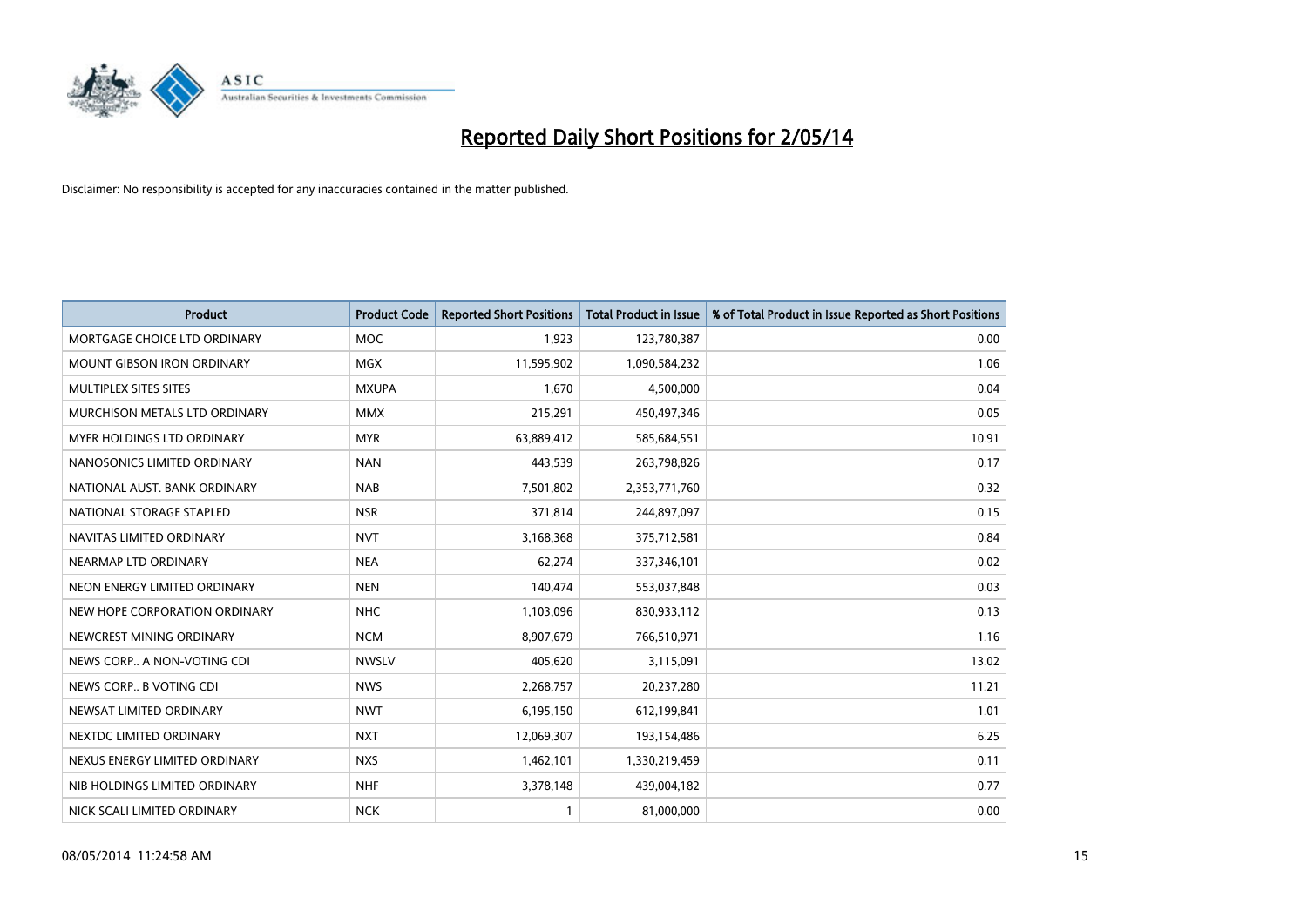

| <b>Product</b>                        | <b>Product Code</b> | <b>Reported Short Positions</b> | <b>Total Product in Issue</b> | % of Total Product in Issue Reported as Short Positions |
|---------------------------------------|---------------------|---------------------------------|-------------------------------|---------------------------------------------------------|
| NIDO PETROLEUM ORDINARY               | <b>NDO</b>          | 47,402                          | 2,048,317,635                 | 0.00                                                    |
| NINE ENTERTAINMENT ORDINARY           | <b>NEC</b>          | 10,970,200                      | 940,295,023                   | 1.17                                                    |
| NOBLE MINERAL RES ORDINARY            | <b>NMG</b>          | 2,365,726                       | 666,397,952                   | 0.36                                                    |
| NORTHERN IRON LTD ORDINARY            | <b>NFE</b>          | 11,392                          | 484,405,314                   | 0.00                                                    |
| NORTHERN STAR ORDINARY                | <b>NST</b>          | 1,653,601                       | 578,591,915                   | 0.29                                                    |
| NOVOGEN LIMITED ORDINARY              | <b>NRT</b>          | 75,693                          | 168,557,834                   | 0.04                                                    |
| NRW HOLDINGS LIMITED ORDINARY         | <b>NWH</b>          | 12,338,998                      | 278,888,011                   | 4.42                                                    |
| NUCOAL RESOURCES LTD ORDINARY         | <b>NCR</b>          | $\mathbf{1}$                    | 768,612,354                   | 0.00                                                    |
| NUFARM LIMITED ORDINARY               | <b>NUF</b>          | 16,884,845                      | 263,725,895                   | 6.40                                                    |
| <b>OAKTON LIMITED ORDINARY</b>        | <b>OKN</b>          | 16,740                          | 89,990,235                    | 0.02                                                    |
| OCEANAGOLD CORP. CHESS DEPOSITARY INT | <b>OGC</b>          | 3,229,490                       | 300,567,377                   | 1.07                                                    |
| OCEANIA CAPITAL LTD ORDINARY          | <b>OCP</b>          | $\mathbf{1}$                    | 35,307,209                    | 0.00                                                    |
| OIL SEARCH LTD ORDINARY               | OSH                 | 9,298,915                       | 1,496,692,453                 | 0.62                                                    |
| OM HOLDINGS LIMITED ORDINARY          | OMH                 | 1,862,997                       | 733,423,337                   | 0.25                                                    |
| ORICA LIMITED ORDINARY                | ORI                 | 6,777,400                       | 370,924,362                   | 1.83                                                    |
| ORIGIN ENERGY ORDINARY                | ORG                 | 6,932,024                       | 1,103,645,753                 | 0.63                                                    |
| OROCOBRE LIMITED ORDINARY             | <b>ORE</b>          | 2,192,807                       | 132,041,911                   | 1.66                                                    |
| ORORA LIMITED ORDINARY                | <b>ORA</b>          | 1,374,919                       | 1,206,684,923                 | 0.11                                                    |
| OROTONGROUP LIMITED ORDINARY          | ORL                 | 181,139                         | 40,880,902                    | 0.44                                                    |
| OZ MINERALS ORDINARY                  | OZL                 | 12,156,648                      | 303,470,022                   | 4.01                                                    |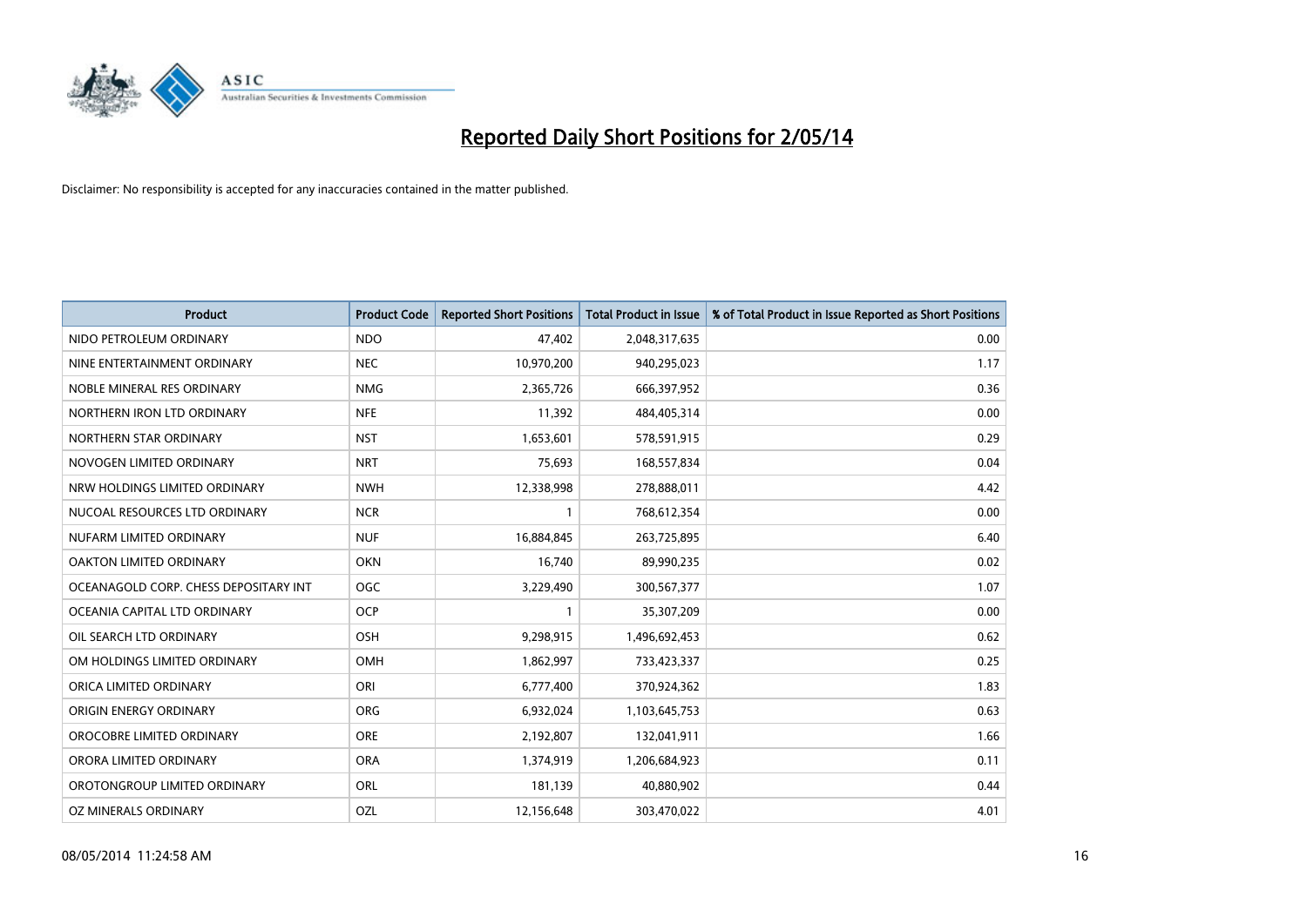

| <b>Product</b>                | <b>Product Code</b> | <b>Reported Short Positions</b> | <b>Total Product in Issue</b> | % of Total Product in Issue Reported as Short Positions |
|-------------------------------|---------------------|---------------------------------|-------------------------------|---------------------------------------------------------|
| OZFOREX GROUP LTD ORDINARY    | <b>OFX</b>          | 4,684,156                       | 240,000,000                   | 1.95                                                    |
| PACIFIC BRANDS ORDINARY       | <b>PBG</b>          | 15,346,229                      | 917,226,291                   | 1.67                                                    |
| PACT GROUP HLDGS LTD ORDINARY | <b>PGH</b>          | 3,287,761                       | 294,097,961                   | 1.12                                                    |
| PALADIN ENERGY LTD ORDINARY   | <b>PDN</b>          | 91,330,574                      | 964, 367, 284                 | 9.47                                                    |
| PANAUST LIMITED ORDINARY      | <b>PNA</b>          | 5,127,735                       | 635,580,654                   | 0.81                                                    |
| PANORAMIC RESOURCES ORDINARY  | PAN                 | 453,874                         | 322,275,824                   | 0.14                                                    |
| PANTERRA GOLD LTD ORDINARY    | PGI                 |                                 | 772,781,012                   | 0.00                                                    |
| PAPERLINX LIMITED ORDINARY    | <b>PPX</b>          | 44,770                          | 665, 181, 261                 | 0.01                                                    |
| PAPILLON RES LTD ORDINARY     | PIR                 | 12,022,400                      | 341,494,210                   | 3.52                                                    |
| PATTIES FOODS LTD ORDINARY    | <b>PFL</b>          | $\mathbf{1}$                    | 139,144,338                   | 0.00                                                    |
| PEAK RESOURCES ORDINARY       | <b>PEK</b>          | 200,000                         | 279,117,502                   | 0.07                                                    |
| PEET LIMITED ORDINARY         | <b>PPC</b>          | 325,646                         | 433,389,348                   | 0.08                                                    |
| PERPETUAL LIMITED ORDINARY    | <b>PPT</b>          | 1,274,553                       | 46,574,426                    | 2.74                                                    |
| PERSEUS MINING LTD ORDINARY   | PRU                 | 18,782,863                      | 526,656,401                   | 3.57                                                    |
| PHARMAXIS LTD ORDINARY        | <b>PXS</b>          | 408,118                         | 309,514,849                   | 0.13                                                    |
| PIONEER CREDIT LTD ORDINARY   | <b>PNC</b>          | 100,000                         | 45,373,990                    | 0.22                                                    |
| PLATINUM ASSET ORDINARY       | <b>PTM</b>          | 535,049                         | 580,283,095                   | 0.09                                                    |
| PLATINUM AUSTRALIA ORDINARY   | <b>PLA</b>          | 836,127                         | 504,968,043                   | 0.17                                                    |
| PLATINUM CAPITAL LTD ORDINARY | <b>PMC</b>          | 5,675                           | 231,071,933                   | 0.00                                                    |
| PMP LIMITED ORDINARY          | <b>PMP</b>          | 1,577,372                       | 323,781,124                   | 0.49                                                    |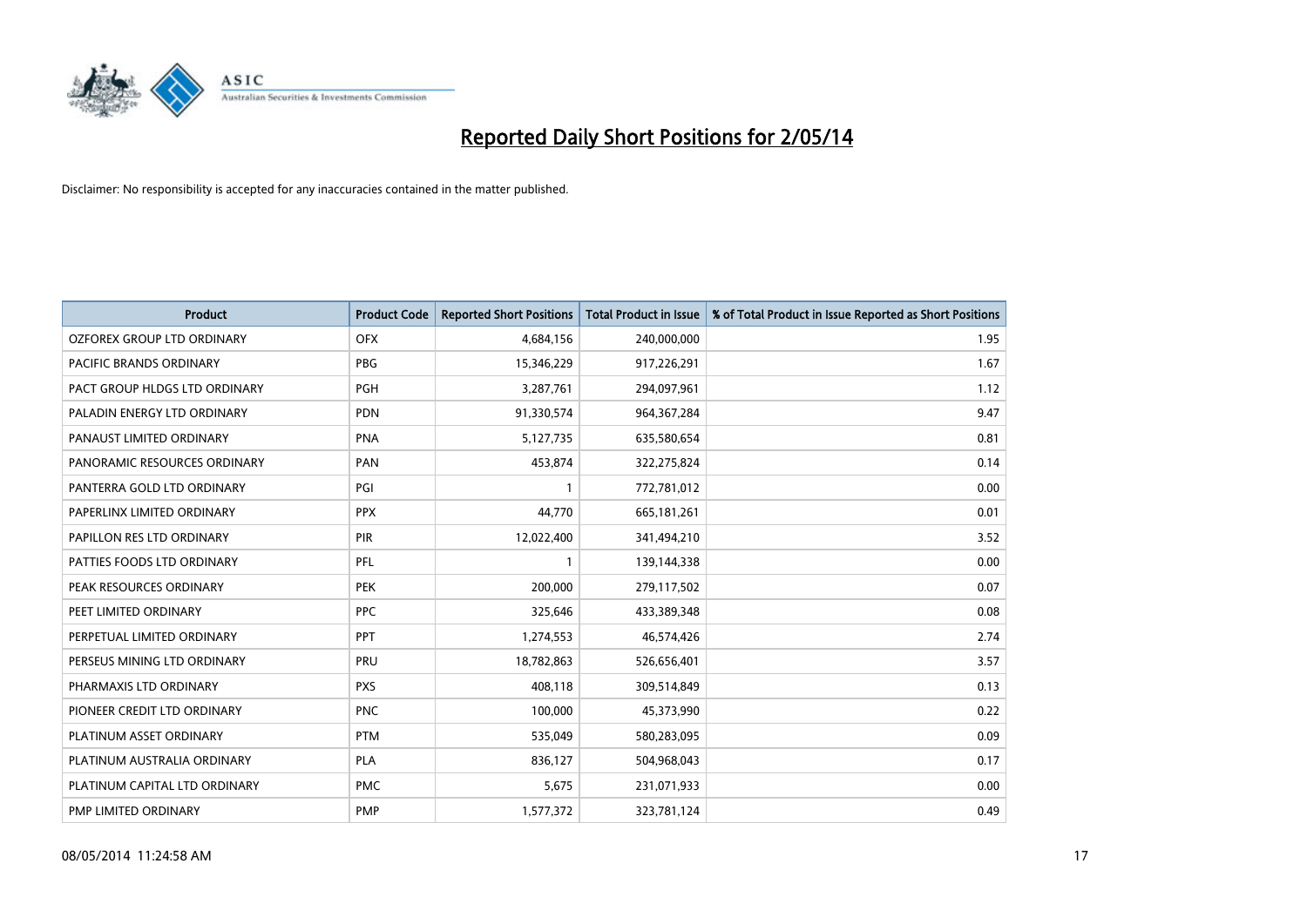

| <b>Product</b>                      | <b>Product Code</b> | <b>Reported Short Positions</b> | <b>Total Product in Issue</b> | % of Total Product in Issue Reported as Short Positions |
|-------------------------------------|---------------------|---------------------------------|-------------------------------|---------------------------------------------------------|
| PRANA BIOTECHNOLOGY ORDINARY        | PBT                 | 927,639                         | 488,646,960                   | 0.19                                                    |
| PREMIER INVESTMENTS ORDINARY        | <b>PMV</b>          | 132,897                         | 155,314,874                   | 0.09                                                    |
| PRIMA BIOMED LTD ORDINARY           | <b>PRR</b>          | 764,324                         | 1,228,709,341                 | 0.06                                                    |
| PRIMARY HEALTH CARE ORDINARY        | <b>PRY</b>          | 14,622,690                      | 505,659,944                   | 2.89                                                    |
| PRIME MEDIA GRP LTD ORDINARY        | <b>PRT</b>          | 1,374,847                       | 366,330,303                   | 0.38                                                    |
| PROGRAMMED ORDINARY                 | <b>PRG</b>          | 79,285                          | 118,253,992                   | 0.07                                                    |
| PURA VIDA ENERGY NL ORDINARY        | <b>PVD</b>          | 36,537                          | 127,168,198                   | 0.03                                                    |
| <b>QANTAS AIRWAYS ORDINARY</b>      | QAN                 | 79,622,649                      | 2,196,330,250                 | 3.63                                                    |
| OBE INSURANCE GROUP ORDINARY        | <b>OBE</b>          | 17,697,441                      | 1,253,883,293                 | 1.41                                                    |
| ORXPHARMA LTD ORDINARY              | <b>QRX</b>          | 30,000                          | 164,190,969                   | 0.02                                                    |
| <b>QUBE HOLDINGS LTD ORDINARY</b>   | <b>QUB</b>          | 22,822,063                      | 1,028,551,156                 | 2.22                                                    |
| RAMELIUS RESOURCES ORDINARY         | <b>RMS</b>          | 13,505                          | 365,740,380                   | 0.00                                                    |
| RAMSAY HEALTH CARE ORDINARY         | <b>RHC</b>          | 1,339,204                       | 202,081,252                   | 0.66                                                    |
| <b>RCG CORPORATION LTD ORDINARY</b> | <b>RCG</b>          | 125,147                         | 263,808,625                   | 0.05                                                    |
| <b>RCR TOMLINSON ORDINARY</b>       | <b>RCR</b>          | 295,165                         | 136,989,238                   | 0.22                                                    |
| <b>REA GROUP ORDINARY</b>           | <b>REA</b>          | 1,218,430                       | 131,714,699                   | 0.93                                                    |
| RECALL HOLDINGS LTD ORDINARY        | <b>REC</b>          | 2,768,015                       | 312,836,448                   | 0.88                                                    |
| RECKON LIMITED ORDINARY             | <b>RKN</b>          | 1,439,856                       | 126,913,066                   | 1.13                                                    |
| <b>RED 5 LIMITED ORDINARY</b>       | <b>RED</b>          | 1,533,925                       | 759,451,008                   | 0.20                                                    |
| RED FORK ENERGY ORDINARY            | <b>RFE</b>          | 2,397,668                       | 501,051,719                   | 0.48                                                    |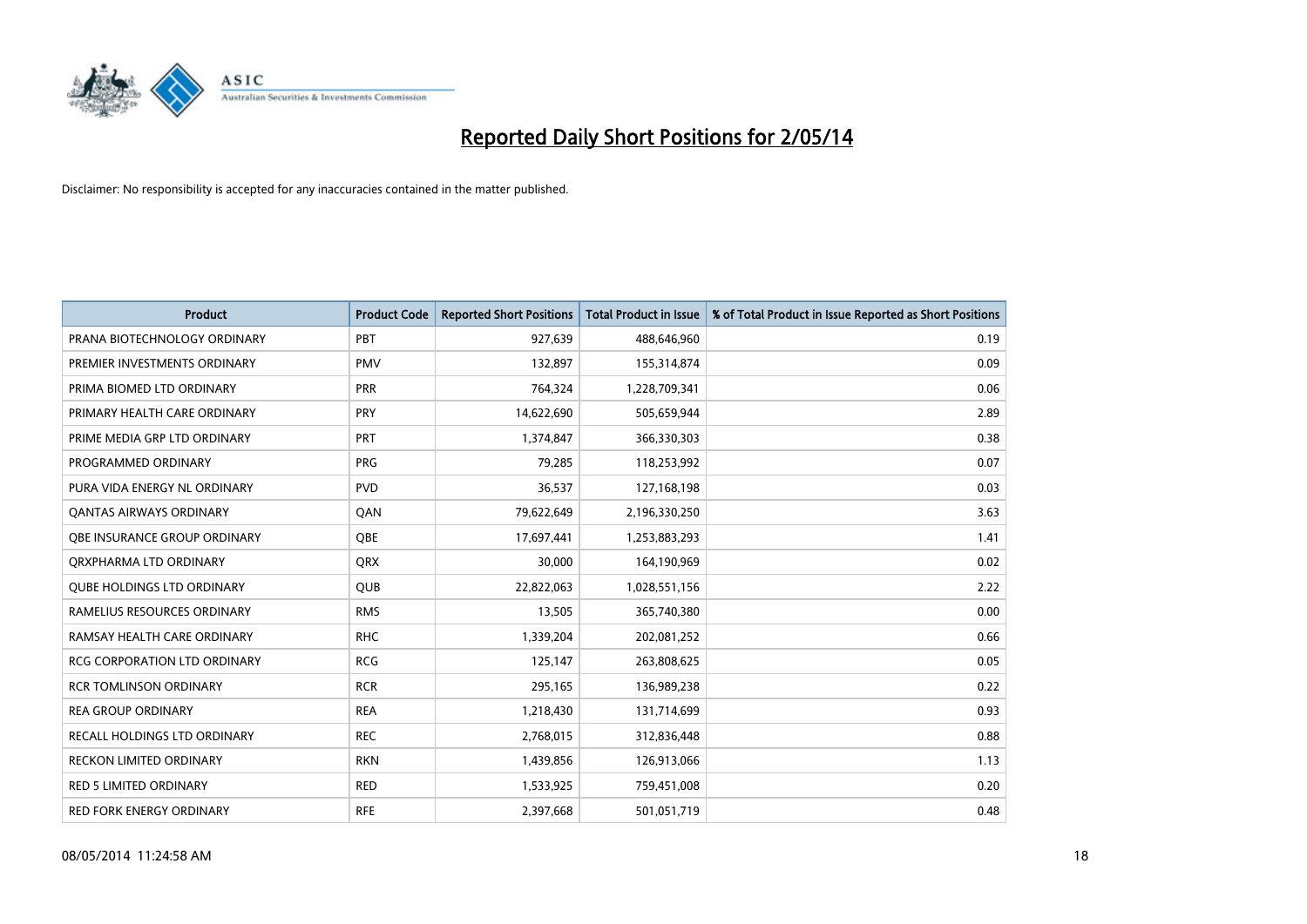

| Product                            | <b>Product Code</b> | <b>Reported Short Positions</b> | <b>Total Product in Issue</b> | % of Total Product in Issue Reported as Short Positions |
|------------------------------------|---------------------|---------------------------------|-------------------------------|---------------------------------------------------------|
| REDBANK ENERGY LTD ORDINARY        | <b>AEJ</b>          | 13                              | 786,287                       | 0.00                                                    |
| <b>REED RESOURCES LTD ORDINARY</b> | <b>RDR</b>          | 1,015                           | 523,453,895                   | 0.00                                                    |
| REGIS RESOURCES ORDINARY           | RRL                 | 26,628,899                      | 499,744,095                   | 5.33                                                    |
| RESMED INC CDI 10:1                | <b>RMD</b>          | 35,723,977                      | 1,415,926,590                 | 2.52                                                    |
| <b>RESOLUTE MINING ORDINARY</b>    | <b>RSG</b>          | 11,907,522                      | 641,189,223                   | 1.86                                                    |
| RESOURCE GENERATION ORDINARY       | <b>RES</b>          | 1,220                           | 581,380,338                   | 0.00                                                    |
| RETAIL FOOD GROUP ORDINARY         | <b>RFG</b>          | 4,766,140                       | 144,868,508                   | 3.29                                                    |
| REX MINERALS LIMITED ORDINARY      | <b>RXM</b>          | 660,804                         | 220,519,784                   | 0.30                                                    |
| RIO TINTO LIMITED ORDINARY         | <b>RIO</b>          | 2,865,104                       | 435,758,720                   | 0.66                                                    |
| ROC OIL COMPANY ORDINARY           | <b>ROC</b>          | 9,642,070                       | 687,618,400                   | 1.40                                                    |
| ROYAL WOLF HOLDINGS ORDINARY       | <b>RWH</b>          | 192,532                         | 100,387,052                   | 0.19                                                    |
| RUNGEPINCOCKMINARCO ORDINARY       | <b>RUL</b>          | 32,000                          | 141,358,550                   | 0.02                                                    |
| <b>RURALCO HOLDINGS ORDINARY</b>   | <b>RHL</b>          | 1,000                           | 77,291,069                    | 0.00                                                    |
| RXP SERVICES LTD ORDINARY          | <b>RXP</b>          | 57,000                          | 133,028,367                   | 0.04                                                    |
| SAI GLOBAL LIMITED ORDINARY        | SAI                 | 11,189,114                      | 210,793,906                   | 5.31                                                    |
| SALMAT LIMITED ORDINARY            | <b>SLM</b>          | 54                              | 159,812,799                   | 0.00                                                    |
| SAMSON OIL & GAS LTD ORDINARY      | SSN                 | 16,522,000                      | 2,837,738,013                 | 0.58                                                    |
| SANDFIRE RESOURCES ORDINARY        | <b>SFR</b>          | 948,541                         | 155,640,968                   | 0.61                                                    |
| SANTOS LTD ORDINARY                | <b>STO</b>          | 6,851,427                       | 975,315,816                   | 0.70                                                    |
| SARACEN MINERAL ORDINARY           | SAR                 | 719,196                         | 792,784,738                   | 0.09                                                    |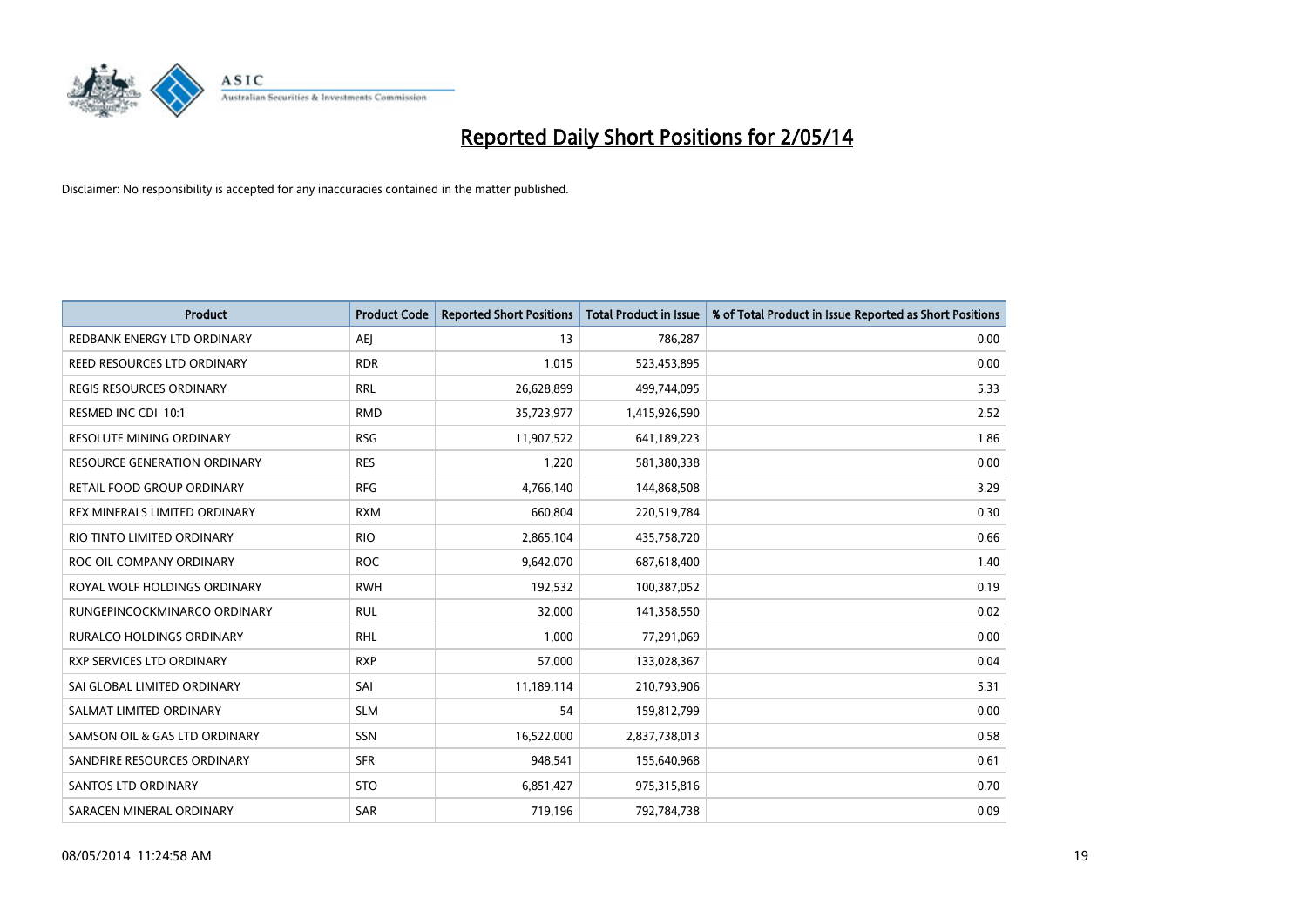

| <b>Product</b>                           | <b>Product Code</b> | <b>Reported Short Positions</b> | <b>Total Product in Issue</b> | % of Total Product in Issue Reported as Short Positions |
|------------------------------------------|---------------------|---------------------------------|-------------------------------|---------------------------------------------------------|
| SCA PROPERTY GROUP STAPLED SECURITIES    | <b>SCP</b>          | 43,861,240                      | 648,628,320                   | 6.76                                                    |
| SEDGMAN LIMITED ORDINARY                 | SDM                 | 220,849                         | 227,059,277                   | 0.10                                                    |
| SEEK LIMITED ORDINARY                    | <b>SEK</b>          | 9,656,560                       | 340,384,875                   | 2.84                                                    |
| SELECT HARVESTS ORDINARY                 | <b>SHV</b>          | 20,044                          | 57,815,720                    | 0.03                                                    |
| SENEX ENERGY LIMITED ORDINARY            | SXY                 | 7,614,763                       | 1,145,058,917                 | 0.67                                                    |
| SERVCORP LIMITED ORDINARY                | SRV                 | 33,849                          | 98,432,275                    | 0.03                                                    |
| SERVICE STREAM ORDINARY                  | SSM                 | 25                              | 386,389,873                   | 0.00                                                    |
| SEVEN GROUP HOLDINGS ORDINARY            | <b>SVW</b>          | 480,699                         | 306,285,823                   | 0.16                                                    |
| SEVEN WEST MEDIA LTD ORDINARY            | <b>SWM</b>          | 5,078,657                       | 999,160,872                   | 0.51                                                    |
| SG FLEET GROUP LTD ORDINARY              | SGF                 | 219,694                         | 242,691,826                   | 0.09                                                    |
| SIGMA PHARMACEUTICAL ORDINARY            | <b>SIP</b>          | 11,822,566                      | 1,125,026,719                 | 1.05                                                    |
| SILEX SYSTEMS ORDINARY                   | <b>SLX</b>          | 2,895,583                       | 170,367,734                   | 1.70                                                    |
| SILVER CHEF LIMITED ORDINARY             | <b>SIV</b>          | 122,922                         | 29,333,629                    | 0.42                                                    |
| SILVER LAKE RESOURCE ORDINARY            | <b>SLR</b>          | 25,228,178                      | 503,233,971                   | 5.01                                                    |
| SIMS METAL MGMT LTD ORDINARY             | SGM                 | 12,454,013                      | 204,468,597                   | 6.09                                                    |
| SINGAPORE TELECOMM. CHESS DEPOSITARY INT | SGT                 | 10,273,135                      | 149,099,508                   | 6.89                                                    |
| SINO GAS ENERGY ORDINARY                 | <b>SEH</b>          | 2,249,865                       | 1,530,457,040                 | 0.15                                                    |
| SIRIUS RESOURCES NL ORDINARY             | <b>SIR</b>          | 11,593,306                      | 261,980,167                   | 4.43                                                    |
| SIRTEX MEDICAL ORDINARY                  | <b>SRX</b>          | 28,987                          | 56,108,439                    | 0.05                                                    |
| SKILLED GROUP LTD ORDINARY               | <b>SKE</b>          | 2,044,903                       | 235,254,496                   | 0.87                                                    |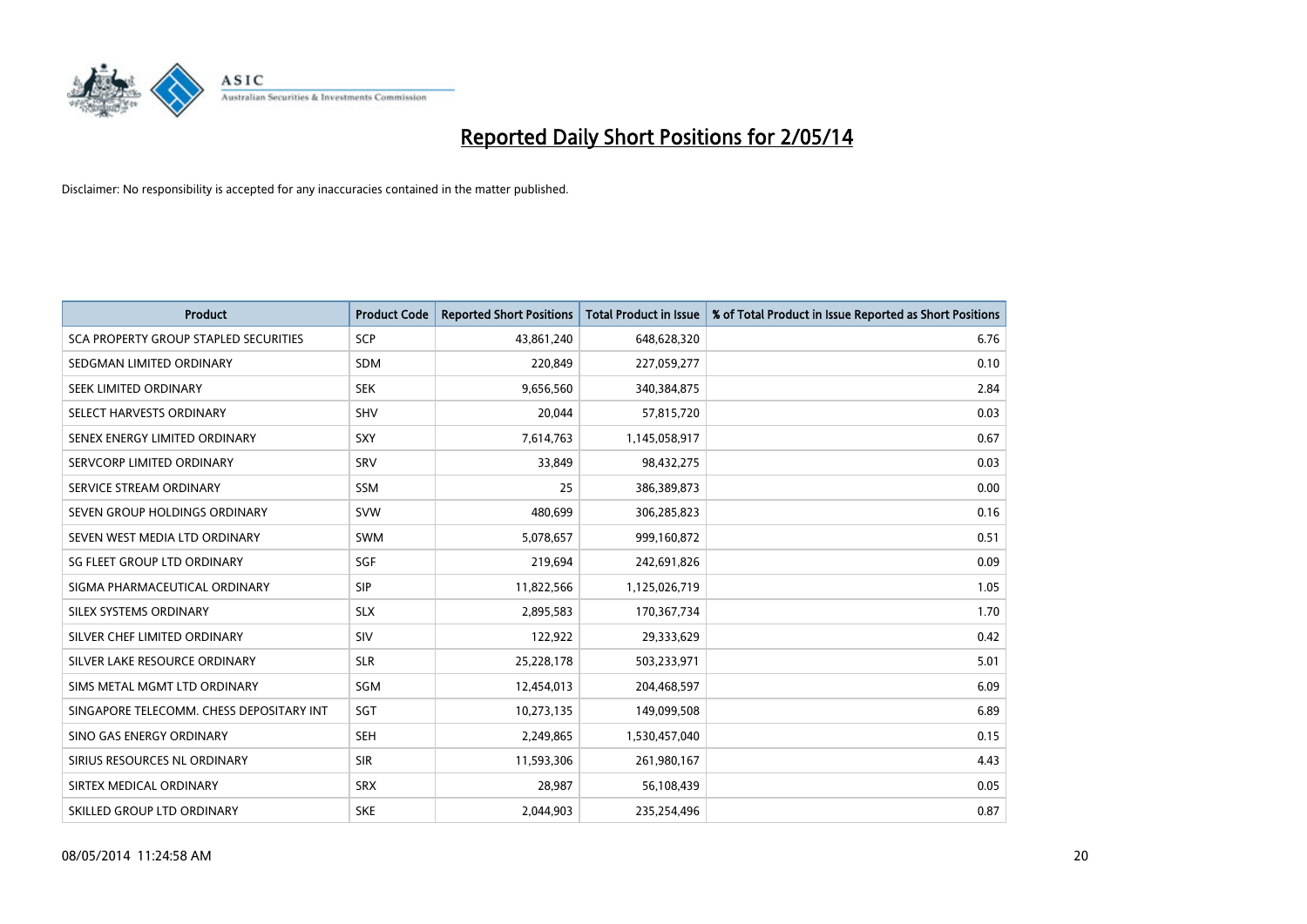

| <b>Product</b>                           | <b>Product Code</b> | <b>Reported Short Positions</b> | <b>Total Product in Issue</b> | % of Total Product in Issue Reported as Short Positions |
|------------------------------------------|---------------------|---------------------------------|-------------------------------|---------------------------------------------------------|
| <b>SKY NETWORK ORDINARY</b>              | <b>SKT</b>          | 74,599                          | 389,139,785                   | 0.02                                                    |
| SKYCITY ENT GRP LTD ORDINARY             | <b>SKC</b>          | 224,196                         | 582,088,094                   | 0.04                                                    |
| <b>SLATER &amp; GORDON ORDINARY</b>      | SGH                 | 5,808,708                       | 204,338,625                   | 2.84                                                    |
| SMS MANAGEMENT, ORDINARY                 | <b>SMX</b>          | 2,017,537                       | 70,099,763                    | 2.88                                                    |
| SONIC HEALTHCARE ORDINARY                | SHL                 | 4,214,317                       | 400,811,556                   | 1.05                                                    |
| SOUL PATTINSON (W.H) ORDINARY            | SOL                 | 5,276                           | 239,395,320                   | 0.00                                                    |
| SOUTH BOULDER MINES ORDINARY             | <b>STB</b>          |                                 | 128,977,826                   | 0.00                                                    |
| SP AUSNET STAPLED SECURITIES             | SPN                 | 64,226,547                      | 3,386,607,080                 | 1.90                                                    |
| SPARK INFRASTRUCTURE STAPLED US PROHIBT. | SKI                 | 39,117,467                      | 1,326,734,264                 | 2.95                                                    |
| SPDR 200 FUND ETF UNITS                  | STW                 | 79,700                          | 45,026,368                    | 0.18                                                    |
| SPDR 200 RESOURCES ETF UNITS             | <b>OZR</b>          | 6,993                           | 1,601,962                     | 0.44                                                    |
| SPDR SMALL ORDS ETF UNITS                | SSO                 | 124,448                         | 801,304                       | 15.53                                                   |
| SPECIALTY FASHION ORDINARY               | SFH                 | 840                             | 192,236,121                   | 0.00                                                    |
| ST BARBARA LIMITED ORDINARY              | SBM                 | 28,477,847                      | 488,074,077                   | 5.83                                                    |
| STARPHARMA HOLDINGS ORDINARY             | <b>SPL</b>          | 15,387,351                      | 284,664,680                   | 5.41                                                    |
| STEADFAST GROUP LTD ORDINARY             | <b>SDF</b>          | 1,798,893                       | 501,638,307                   | 0.36                                                    |
| STH CRS ELECT ENGNR ORDINARY             | <b>SXE</b>          | 19,573                          | 161,523,130                   | 0.01                                                    |
| STHN CROSS MEDIA ORDINARY                | <b>SXL</b>          | 18,156,171                      | 705,246,986                   | 2.57                                                    |
| STOCKLAND UNITS/ORD STAPLED              | SGP                 | 16,246,182                      | 2,326,978,560                 | 0.70                                                    |
| STRAITS RES LTD. ORDINARY                | SRO                 | 28,747                          | 1,217,730,293                 | 0.00                                                    |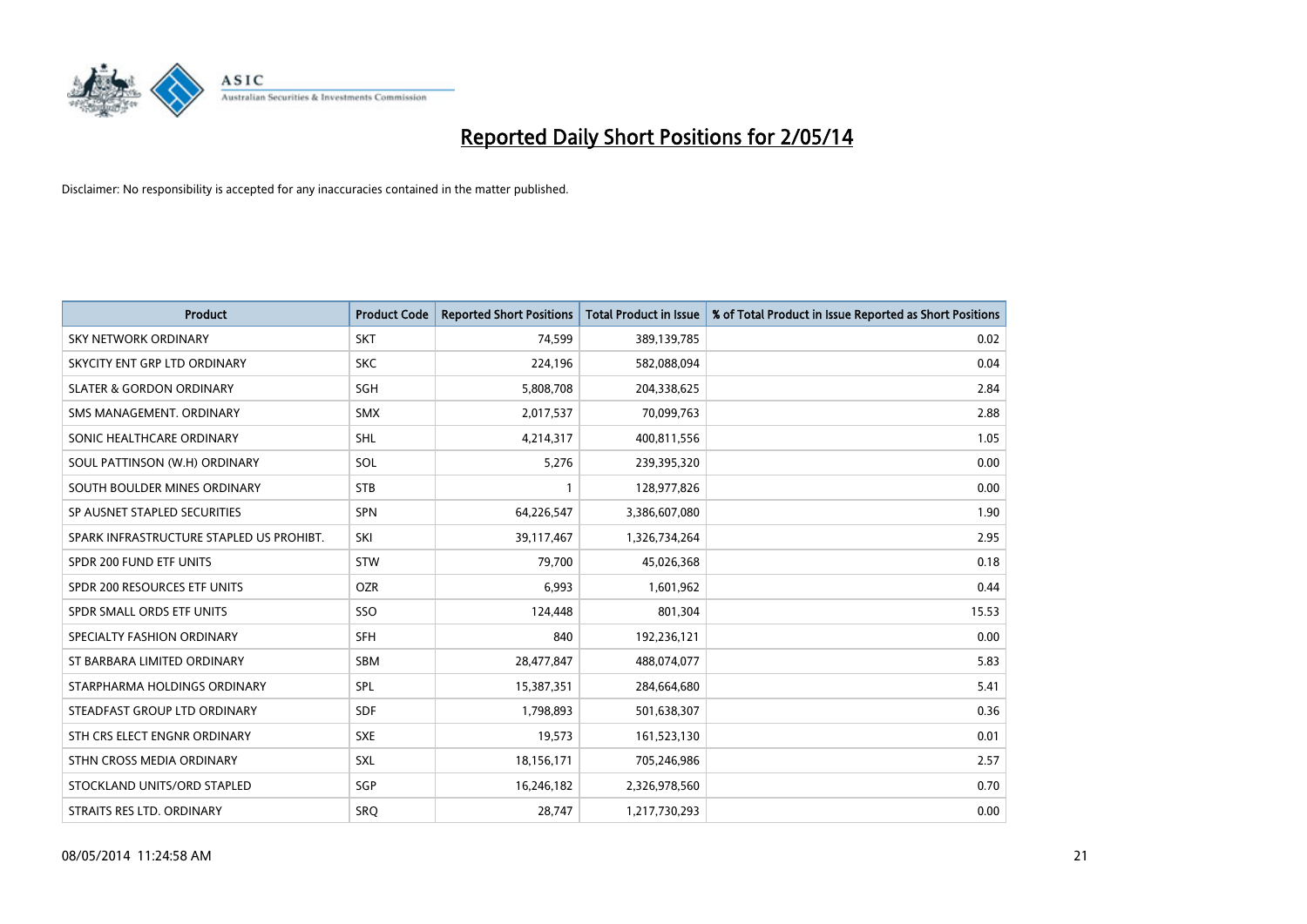

| <b>Product</b>                   | <b>Product Code</b> | <b>Reported Short Positions</b> | <b>Total Product in Issue</b> | % of Total Product in Issue Reported as Short Positions |
|----------------------------------|---------------------|---------------------------------|-------------------------------|---------------------------------------------------------|
| STRATA-X ENERGY LTD CDI 1:1      | <b>SXA</b>          | 9,480,200                       | 88,852,680                    | 10.67                                                   |
| STW COMMUNICATIONS ORDINARY      | SGN                 | 1,251,901                       | 403,828,512                   | 0.31                                                    |
| <b>SUDA LTD ORDINARY</b>         | SUD                 | 35,846,600                      | 924,852,169                   | 3.88                                                    |
| SUNCORP GROUP LTD ORDINARY       | <b>SUN</b>          | 10,418,792                      | 1,286,600,980                 | 0.81                                                    |
| SUNDANCE ENERGY ORDINARY         | <b>SEA</b>          | 13,235,427                      | 547,384,195                   | 2.42                                                    |
| SUNDANCE RESOURCES ORDINARY      | SDL                 | 86,806,659                      | 3,079,369,367                 | 2.82                                                    |
| SUNLAND GROUP LTD ORDINARY       | <b>SDG</b>          | 184,801                         | 181,710,087                   | 0.10                                                    |
| SUPER RET REP LTD ORDINARY       | SUL                 | 3,538,736                       | 196,731,620                   | 1.80                                                    |
| SYD AIRPORT STAPLED US PROHIBIT. | SYD                 | 14,256,801                      | 2,216,216,041                 | 0.64                                                    |
| SYRAH RESOURCES ORDINARY         | <b>SYR</b>          | 5,729,714                       | 162,475,614                   | 3.53                                                    |
| TABCORP HOLDINGS LTD ORDINARY    | <b>TAH</b>          | 16,948,329                      | 762,954,019                   | 2.22                                                    |
| TANAMI GOLD NL ORDINARY          | <b>TAM</b>          | $\mathbf{1}$                    | 1,175,097,046                 | 0.00                                                    |
| TAP OIL LIMITED ORDINARY         | <b>TAP</b>          | 34,591                          | 242,237,221                   | 0.01                                                    |
| TASSAL GROUP LIMITED ORDINARY    | <b>TGR</b>          | 152,601                         | 146,507,029                   | 0.10                                                    |
| <b>TATTS GROUP LTD ORDINARY</b>  | <b>TTS</b>          | 11,920,975                      | 1,434,447,341                 | 0.83                                                    |
| TECHNOLOGY ONE ORDINARY          | <b>TNE</b>          | 330,109                         | 307,751,455                   | 0.11                                                    |
| TELECOM CORPORATION ORDINARY     | <b>TEL</b>          | 8,774,052                       | 1,828,530,844                 | 0.48                                                    |
| TELSTRA CORPORATION. ORDINARY    | <b>TLS</b>          | 26,696,357                      | 12,443,074,357                | 0.21                                                    |
| TEN NETWORK HOLDINGS ORDINARY    | <b>TEN</b>          | 165,324,228                     | 2,630,984,596                 | 6.28                                                    |
| TERANGA GOLD CORP CDI 1:1        | <b>TGZ</b>          | 204,186                         | 102,477,388                   | 0.20                                                    |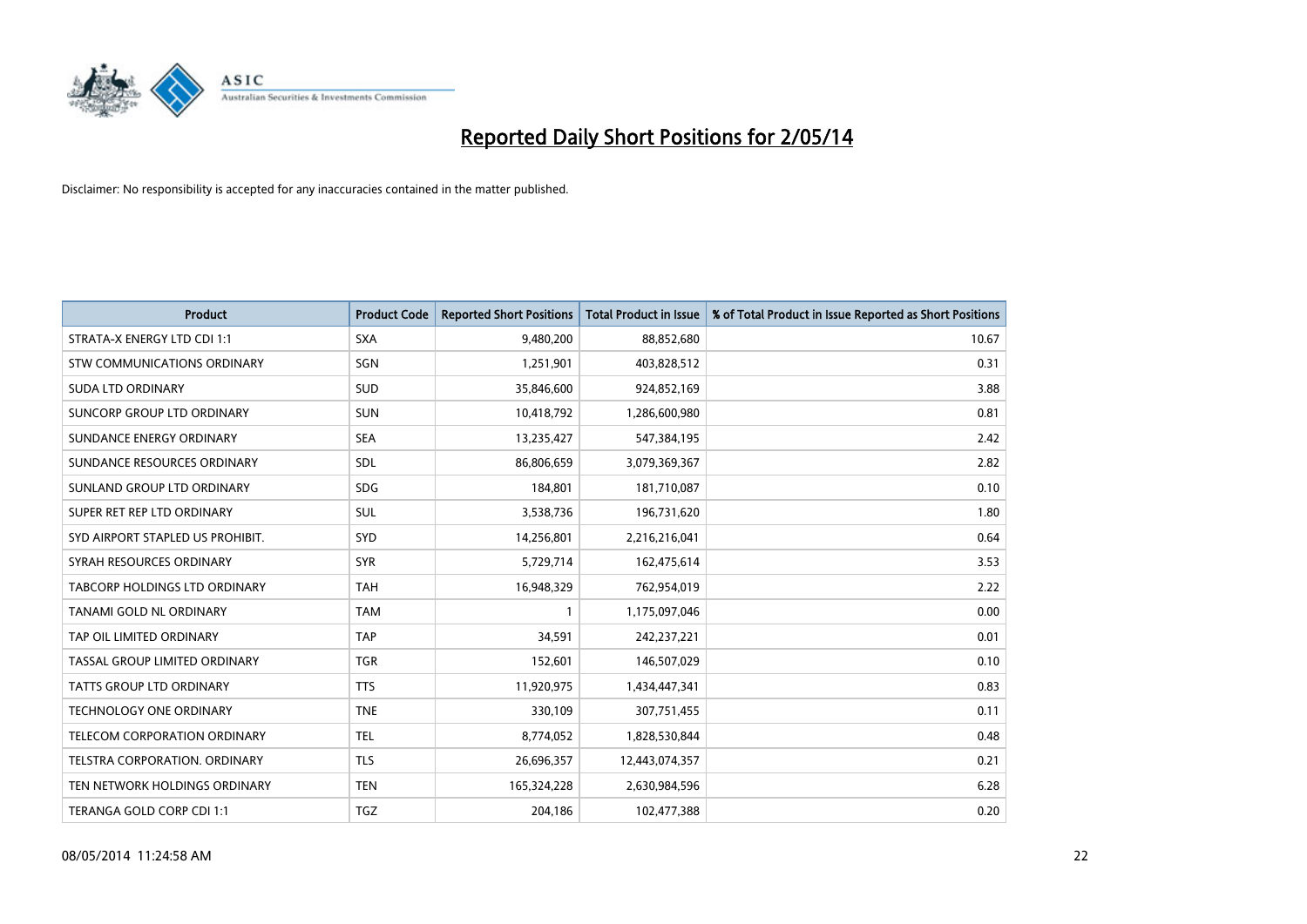

| <b>Product</b>                        | <b>Product Code</b> | <b>Reported Short Positions</b> | <b>Total Product in Issue</b> | % of Total Product in Issue Reported as Short Positions |
|---------------------------------------|---------------------|---------------------------------|-------------------------------|---------------------------------------------------------|
| TFS CORPORATION LTD ORDINARY          | <b>TFC</b>          | 854,551                         | 282,157,408                   | 0.30                                                    |
| THE REJECT SHOP ORDINARY              | <b>TRS</b>          | 2,885,068                       | 28,826,248                    | 10.01                                                   |
| THORN GROUP LIMITED ORDINARY          | <b>TGA</b>          | 235,408                         | 149,494,813                   | 0.16                                                    |
| <b>TIGER RESOURCES ORDINARY</b>       | <b>TGS</b>          | 528,558                         | 838,897,617                   | 0.06                                                    |
| TITAN ENERGY SERVICE ORDINARY         | <b>TTN</b>          | 6,641                           | 49,021,963                    | 0.01                                                    |
| TOLL HOLDINGS LTD ORDINARY            | <b>TOL</b>          | 32,244,612                      | 717,133,875                   | 4.50                                                    |
| TOX FREE SOLUTIONS ORDINARY           | <b>TOX</b>          | 2,888,556                       | 133,252,359                   | 2.17                                                    |
| TPG TELECOM LIMITED ORDINARY          | <b>TPM</b>          | 8,304,677                       | 793,808,141                   | 1.05                                                    |
| <b>TRADE ME GROUP ORDINARY</b>        | <b>TME</b>          | 1,297,591                       | 396,548,005                   | 0.33                                                    |
| <b>TRANSFIELD SERVICES ORDINARY</b>   | <b>TSE</b>          | 38,804,693                      | 512,457,716                   | 7.57                                                    |
| TRANSPACIFIC INDUST. ORDINARY         | <b>TPI</b>          | 15,071,193                      | 1,578,786,704                 | 0.95                                                    |
| TRANSURBAN GROUP TRIPLE STAPLED SEC.  | <b>TCL</b>          | 7,878,511                       | 1,491,855,200                 | 0.53                                                    |
| <b>TREASURY GROUP ORDINARY</b>        | <b>TRG</b>          | 12,340                          | 23,070,755                    | 0.05                                                    |
| TREASURY WINE ESTATE ORDINARY         | <b>TWE</b>          | 51,068,227                      | 648,937,948                   | 7.87                                                    |
| TROY RESOURCES LTD ORDINARY           | <b>TRY</b>          | 2,682,737                       | 195,034,997                   | 1.38                                                    |
| TWENTY-FIRST FOX INC A NON-VOTING CDI | <b>FOXLV</b>        | 350,628                         | 6,013,619                     | 5.83                                                    |
| TWENTY-FIRST FOX INC B VOTING CDI     | <b>FOX</b>          | 525,245                         | 152,398,484                   | 0.34                                                    |
| UGL LIMITED ORDINARY                  | UGL                 | 20,006,494                      | 166,511,240                   | 12.02                                                   |
| UNILIFE CORPORATION CDI 6:1           | <b>UNS</b>          | 133,574                         | 259,710,264                   | 0.05                                                    |
| US MASTERS RES FUND ORDINARY UNITS    | <b>URF</b>          | 27                              | 263,972,915                   | 0.00                                                    |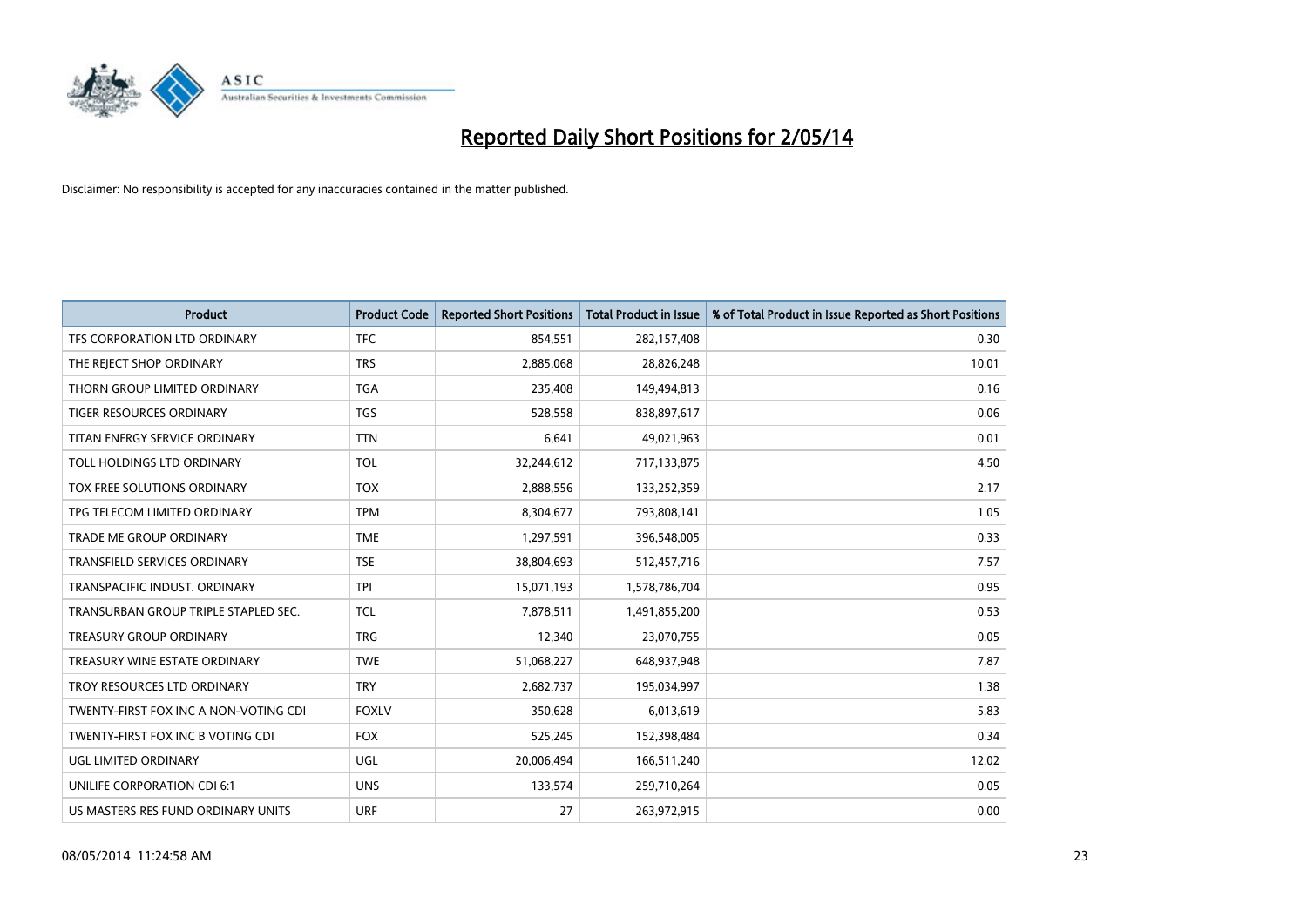

| <b>Product</b>                       | <b>Product Code</b> | <b>Reported Short Positions</b> | <b>Total Product in Issue</b> | % of Total Product in Issue Reported as Short Positions |
|--------------------------------------|---------------------|---------------------------------|-------------------------------|---------------------------------------------------------|
| UXC LIMITED ORDINARY                 | <b>UXC</b>          | 3,172,812                       | 321,271,353                   | 0.99                                                    |
| <b>VEDA GROUP LTD ORDINARY</b>       | <b>VED</b>          | 6,549,442                       | 842,055,406                   | 0.78                                                    |
| <b>VILLAGE ROADSHOW LTD ORDINARY</b> | <b>VRL</b>          | 1,671,878                       | 159,498,988                   | 1.05                                                    |
| <b>VIRGIN AUS HLDG LTD ORDINARY</b>  | <b>VAH</b>          | 53,532,177                      | 3,514,825,734                 | 1.52                                                    |
| <b>VIRTUS HEALTH LTD ORDINARY</b>    | <b>VRT</b>          | 3,274,099                       | 79,722,678                    | 4.11                                                    |
| VISION EYE INSTITUTE ORDINARY        | <b>VEI</b>          | 184,930                         | 161,017,230                   | 0.11                                                    |
| <b>VOCATION LTD ORDINARY</b>         | <b>VET</b>          | 11,991,979                      | 200,000,000                   | 6.00                                                    |
| <b>VOCUS COMMS LTD ORDINARY</b>      | VOC                 | 540,771                         | 92,834,500                    | 0.58                                                    |
| <b>WATPAC LIMITED ORDINARY</b>       | <b>WTP</b>          | 3,929                           | 186,489,922                   | 0.00                                                    |
| <b>WEBJET LIMITED ORDINARY</b>       | <b>WEB</b>          | 2,243,926                       | 79,397,959                    | 2.83                                                    |
| WESFARMERS LIMITED ORDINARY          | <b>WES</b>          | 6,793,124                       | 1,143,274,951                 | 0.59                                                    |
| <b>WESTERN AREAS LTD ORDINARY</b>    | <b>WSA</b>          | 19,819,935                      | 232,310,014                   | 8.53                                                    |
| WESTERN DESERT RES. ORDINARY         | <b>WDR</b>          | 5,550,649                       | 620,049,919                   | 0.90                                                    |
| WESTFIELD GROUP ORD/UNIT STAPLED SEC | <b>WDC</b>          | 5,515,020                       | 2,113,501,814                 | 0.26                                                    |
| WESTFIELD RETAIL TST UNIT STAPLED    | <b>WRT</b>          | 15,735,613                      | 2,979,214,029                 | 0.53                                                    |
| <b>WESTPAC BANKING CORP ORDINARY</b> | <b>WBC</b>          | 23,052,004                      | 3,109,048,309                 | 0.74                                                    |
| WHITE ENERGY COMPANY ORDINARY        | <b>WEC</b>          | 34,171                          | 322,974,494                   | 0.01                                                    |
| <b>WHITEHAVEN COAL ORDINARY</b>      | <b>WHC</b>          | 64,637,680                      | 1,025,692,710                 | 6.30                                                    |
| WINDIMURRA VANADIUM ORDINARY         | <b>WVL</b>          | 20,461                          | 19,284,366                    | 0.11                                                    |
| WOODSIDE PETROLEUM ORDINARY          | <b>WPL</b>          | 7,121,241                       | 823,910,657                   | 0.86                                                    |